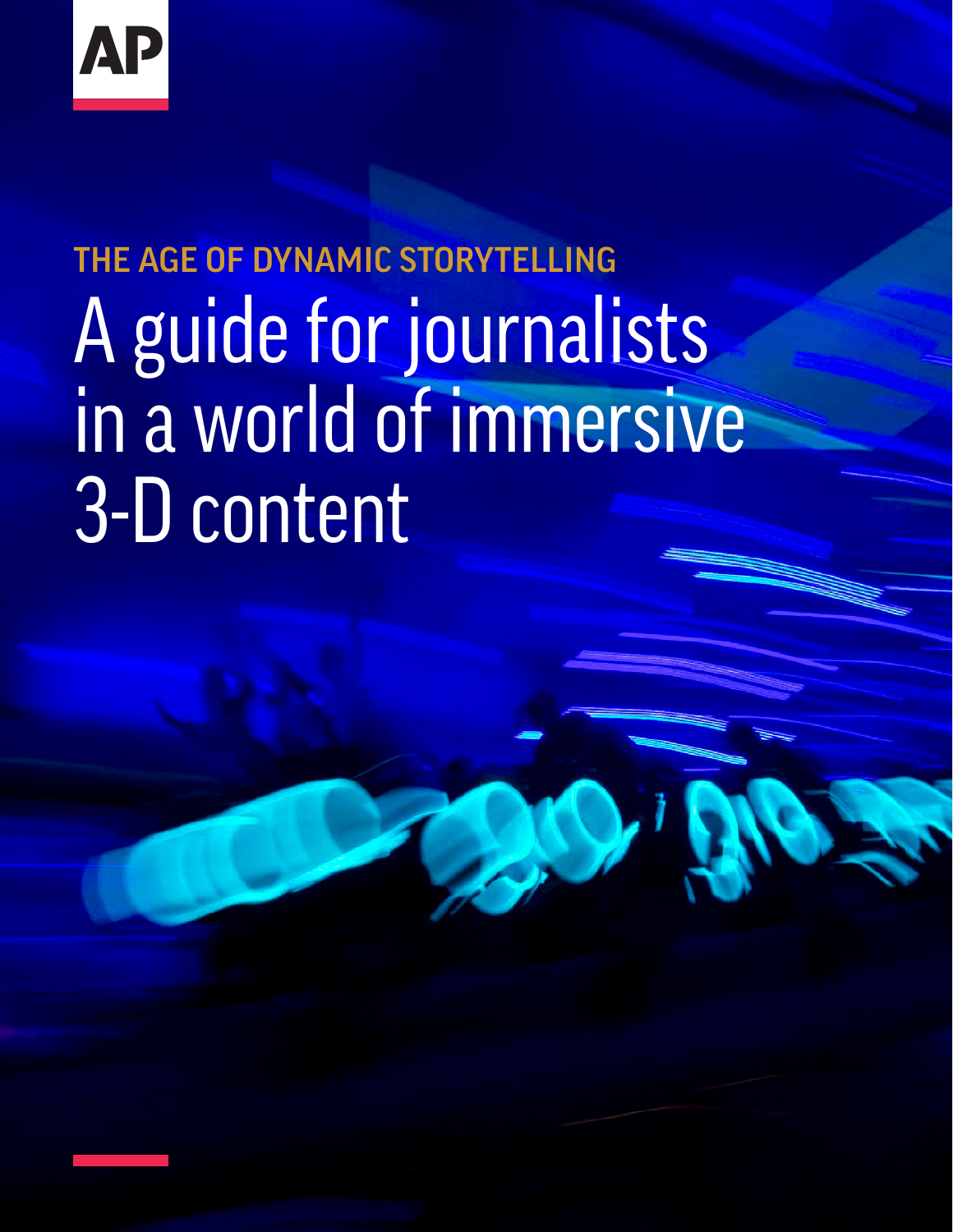The Age of Dynamic Storytelling A guide for journalists in a world of immersive 3-D content

By Francesco Marconi and Taylor Nakagawa

#### **AUTHORS NOTE:**

This report on the next iteration of immersive media is comprised of two sections. The first part captures some of the major trends and industry use cases surfacing so far. These insights are derived from conversations with dozens of leaders in the field of journalism, technology, academia and entrepreneurship. For the second section, we collaborated with a team of neuroscientists to conduct a scientific study measuring user engagement and brain activity when consuming immersive media content.

The resulting ideas and observations allow us to identify ways that virtual reality and 3-D content may impact the current model of storytelling as well as its future development. We hope to present you with the key insights to make your own informed decisions regarding how newsrooms can navigate the next phase of immersive media.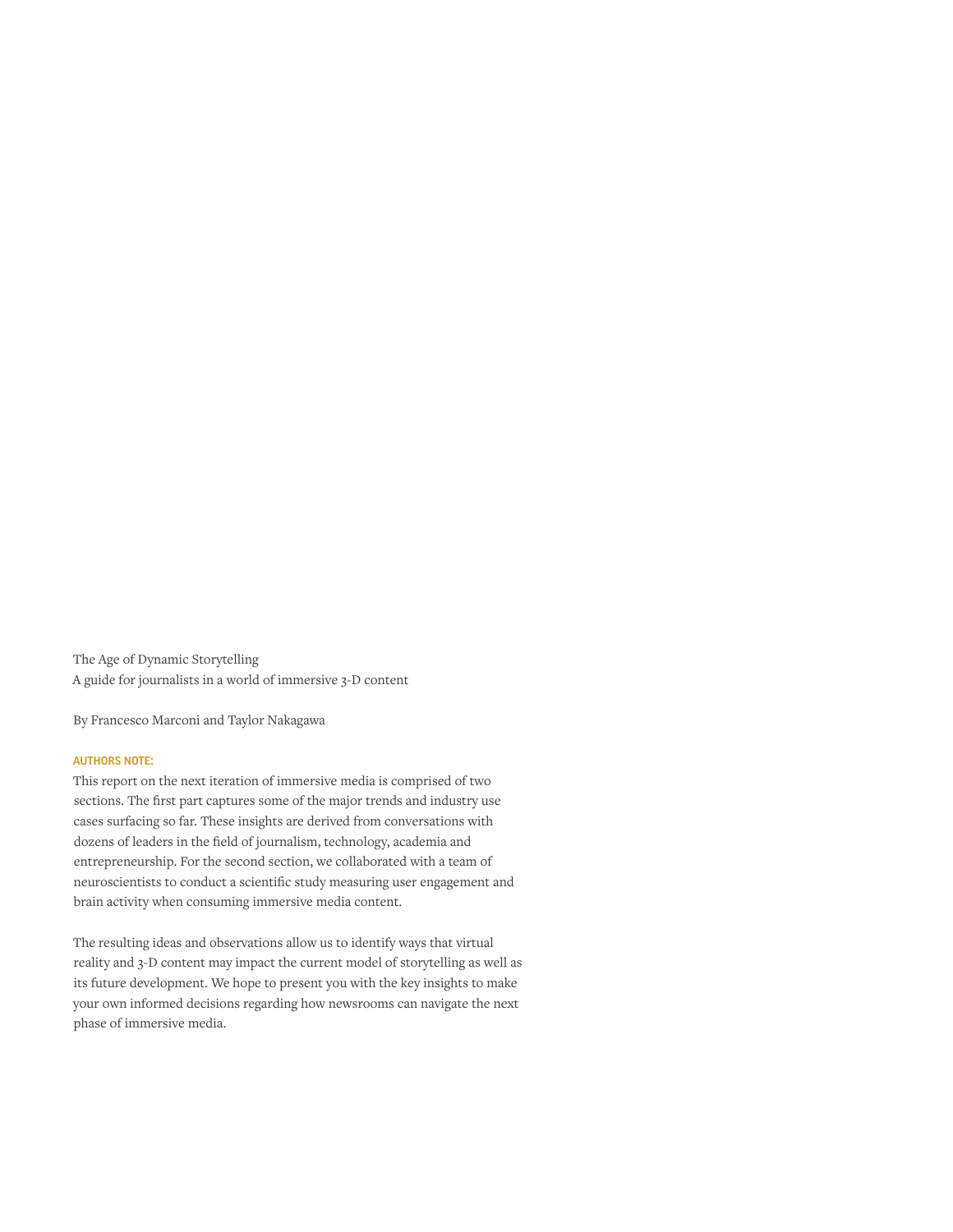# Prologue

In the spring of 2015, two journalists in the interactive department at the Associated Press received a padded briefcase with a heavy, rectangular-shaped gadget. The object inside was a 3-D camera, a prototype provided by the immersive media technology company Matterport, which combined infrared and high-dynamic-range imaging to create "photo-realistic" virtual spaces.

A couple of months later, the two multimedia producers collaborated with a colleague on the business news desk to embark on a project that would change AP's thought process on visual storytelling.

The trio set an ambitious goal to virtually transport news consumers to places they would not — or could not — normally go, including first-class and executive suites in planes, ocean liners and hotels. The resulting experiences formed ["The Suite Life,"](https://interactives.ap.org/2015/suite-life/) an interactive experience unlike anything our newsroom had previously produced.

"There are only so many times you can use phrases like 'luxurious' or 'over the top' to describe these posh accommodations," said Scott Mayerowitz, the business journalist who conceptualized the project.

"In fact, none of those words really do these unique spaces justice. But the second people are transported into these virtual suites and can move around on their own, their jaws drop in shock."

Each space in "The Suite Life" was extensively photographed using the 3-D camera and reconstructed for use in virtual reality. Using a VR headset, viewers were able to "walk" through and experience each environment from a variety of angles.

"We've found that the total immersion of VR makes the experience of exploring a newsworthy location more emotionally impactful and ultimately more memorable," explained Matt Bell, a co-founder and the chief strategy officer at Matterport.

The success of "The Suite Life," helped AP journalists realize that storytelling would soon evolve into a more interactive experience rather than being told from a single, fixed perspective.

We call this new approach to journalism dynamic storytelling.

AP is not alone. Innovators throughout the news industry are collaborating with technology companies and building their own studios to push the envelope in a number of immersive media projects, redefining how stories are planned, produced and distributed.

"VR is not going to replace traditional news formats, but it is an evolution of our desire to want to get closer to the story," said Molly DeWolf Swenson, co-founder of RYOT, a production studio recently acquired by HuffPost.



Matterport's PRO 2 3-D Camera (MC250) is a highresolution 3-D scanning camera that The Associated Press used to create its first virtual reality story, "The Suite Life."

**PHOTO COURTESY OF MATTERPORT**





In "The Suite Life," participants had the ability to virtually travel through some of the world's most lavish accommodations. This 3-D model was captured using Matterport's scanning technology and shows the cabin of Singapore Airlines' first-class suites. **AP PHOTOS**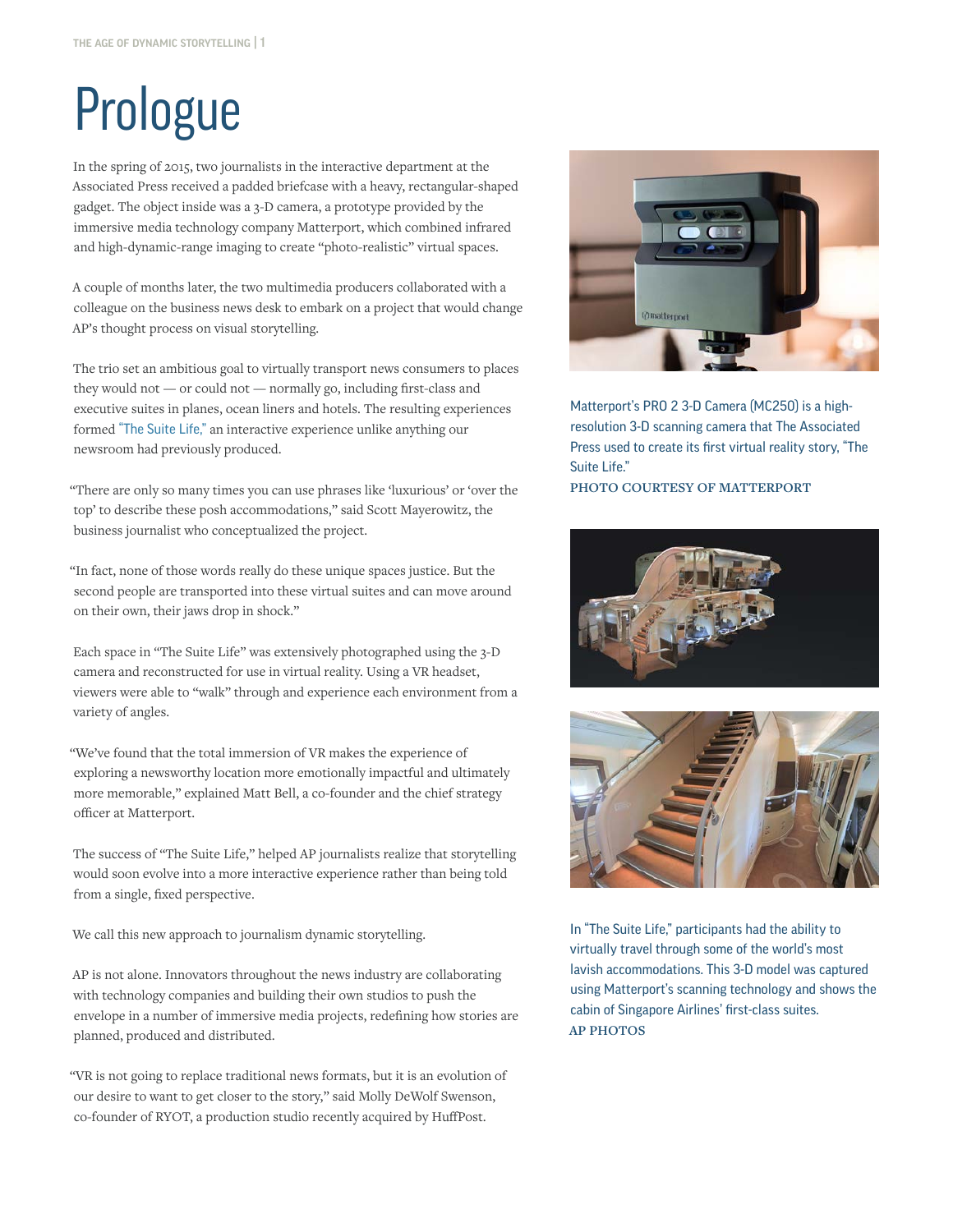As you will see in the following pages of this report, immersive media is much more than 360 videos that provide a peripheral view of a scene. Emerging technologies are on the way that will be capable of producing vibrant 3-D models that give us an even greater sense of depth and texture. A technology called "volumetric capture" will soon enable viewers to not only "walk" through spaces, but also to touch 3-D objects and interact with others in a virtual space.

"We experience the world with our whole bodies, so why shouldn't we experience stories with our whole bodies?" asked Nonny De La Peña, founder of Emblematic Group, an immersive journalism studio in Santa Monica, California.

Broadly speaking, volumetric content promises to reap many rewards for journalism in the years to come, including higher engagement with audiences and innovative reporting.

Of course, this wave of technological innovation follows a similar path from others that have come before it. Each new technology reinvents how we experience news, activating each of our senses in a brand new way: The printing press allowed people to read each other's ideas; radio allowed us to hear them; television allowed us to see them and immersive media is now allowing us to feel as if we're actually with others as they speak.

"The flat pane of glass with its two dimensions has been a constraint for content producers for decades," said Justin Hendrix, executive director of the NYC Media Lab. "With virtual and augmented reality technologies, that's about to change. It's hard to imagine the entire extent to which a new dimension will create challenges and opportunities for journalists."

To best leverage volumetric capture and 3-D content in news, the first step is to understand the technology itself. As you read this report, keep in mind that all of the ethical and editorial considerations journalists have today will still apply in the next stage of immersive storytelling. This analysis will both discuss those and hopefully inspire further dialogue about where these new types of media could lead us.



Virtual reality studio Emblematic Group leveraged the volumetric scanning technology of 8i in order to produce "Out of Exile: Daniel's Story," a film that premiered at Sundance Film Festival in 2017. **PHOTO COURTESY OF EMBLEMATIC GROUP**

"We experience the world with our whole bodies, so why shouldn't we experience stories with our whole bodies?"

**NONNY DE LA PEÑA** FOUNDER EMBLEMATIC GROUP



3-D scanning adds a layer of depth to the pixels used to produce flat photos and videos and, when captured from all angles, volumetric capture can produce holograms of people and 3-D models of places. **PHOTO COURTESY OF SCATTER STUDIOS**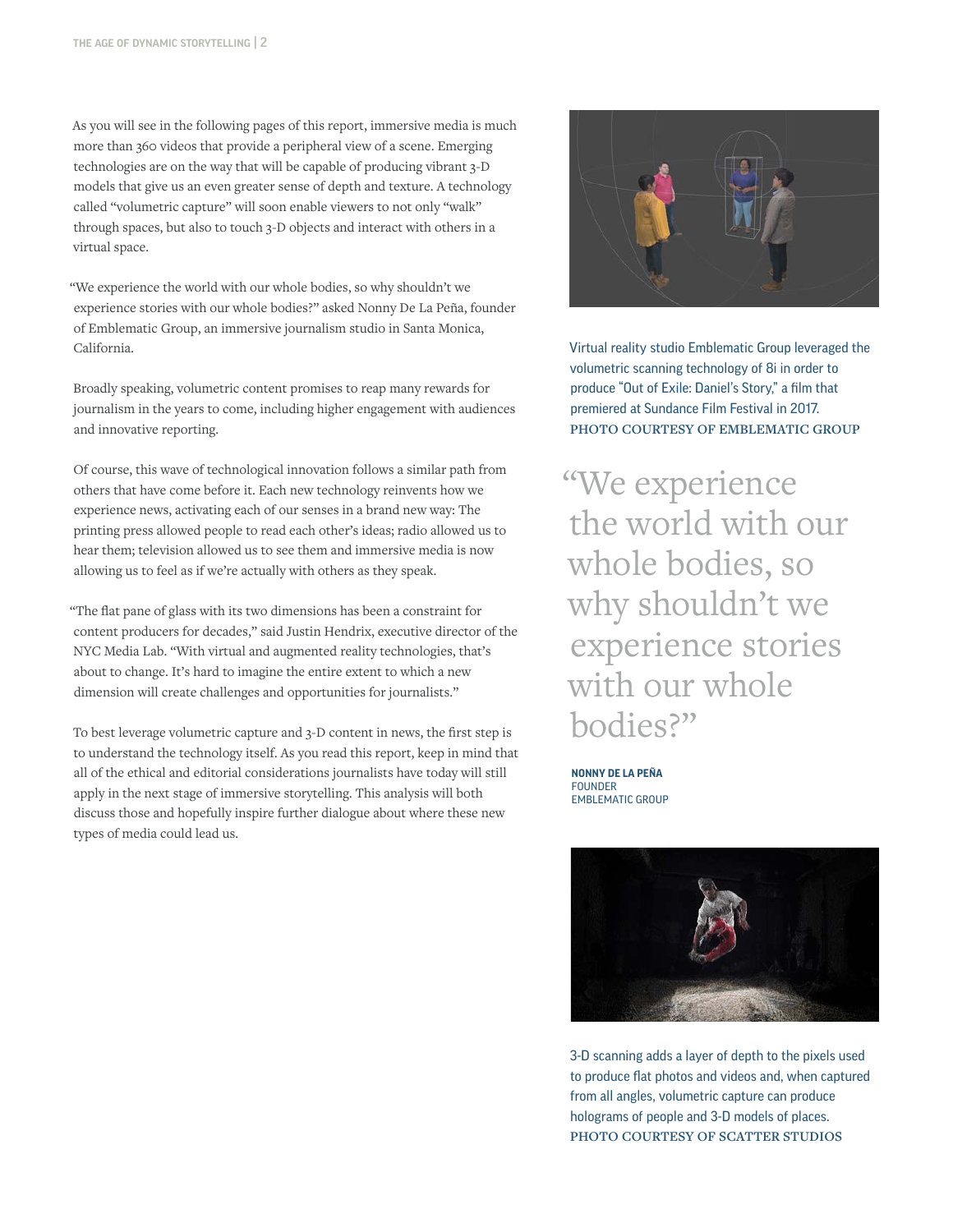# Trends and use cases

# From video journalism to volumetric capture

Before we explore the intricacies of dynamic storytelling, let's first talk about the transformational technologies enabling this shift.

First of all, there are some terms to get straight. In one, very basic sense, this is all about the evolution of virtual reality. This new wave of technologies, known collectively as "immersive media," specifically include 360-degree video, augmented reality (AR) and volumetric capture (includes both CGI and 3-D scanning).

These techniques allow journalists to catapult audiences right into the middle of the action, breaking physical and economic barriers by enabling participants to travel to new environments, explore new realities and gain a new perspective of the world around us.

## Expanding perspectives

The first stage in immersive media was 360-degree video, or "360 video" for short. This format gave journalists the ability to expand their frame of view and capture spherical images.

"The era of 360-degree video is just beginning, but already we've seen its potential and begun to harness the strength that it offers our storytelling," said Jaime Holguin, AP's manager of news development.

Below are three examples of how news organizations have utilized 360-degree video:

- AP's ["House to House: The Battle for Mosul,"](https://www.youtube.com/watch?v=lnvkVW9xFfg) brought viewers to the frontlines of the battle against ISIS.
- The New York Times' ["Life on Mars,"](https://www.nytimes.com/interactive/2017/05/31/science/space/life-on-mars.html?_r=0) chronicled six scientists living in isolation in Hawaii to simulate life on a foreign planet.
- Sports Illustrated and LIFE VR's ["Capturing Everest,"](https://www.si.com/specials/everest-climb-virtual-reality/index.html) gave viewers a new perspective on the world's tallest mountain.

In "House to House: The Battle for Mosul," viewers are transported from one location to another as they follow a group of Iraqi insurgents and experience the difficulty of combat in a dense urban environment.

Voice-overs and on-screen text help build context through the translated voices of civilians and soldiers caught in the fray, but for the entire piece, viewers are stuck in a fixed point and, more important, are reliant on the journalist and a video producer to organize the story.



Maya Alleruzzo, the AP's chief photo editor for the Middle East, stands by her 360-degree camera during the filming of "House to House: The Battle for Mosul." **AP PHOTO**



The New York Times' six-part series "Life on Mars" chronicled the lives of NASA astronauts living in isolation on Hawaii's Mauna Loa volcano to simulate living on a foreign planet. **PHOTO COURTESY OF THE NEW YORK TIMES**



LIFE VR and Sports Illustrated's "Capturing Everest" followed the climb of Jeff Glasbrenner and his crew up Mount Everest in a four-part series of 360 videos. Glasbrenner is the first American amputee to climb Mount Everest.

**PHOTO COURTESY OF SPORTS ILLUSTRATED / LIFE VR**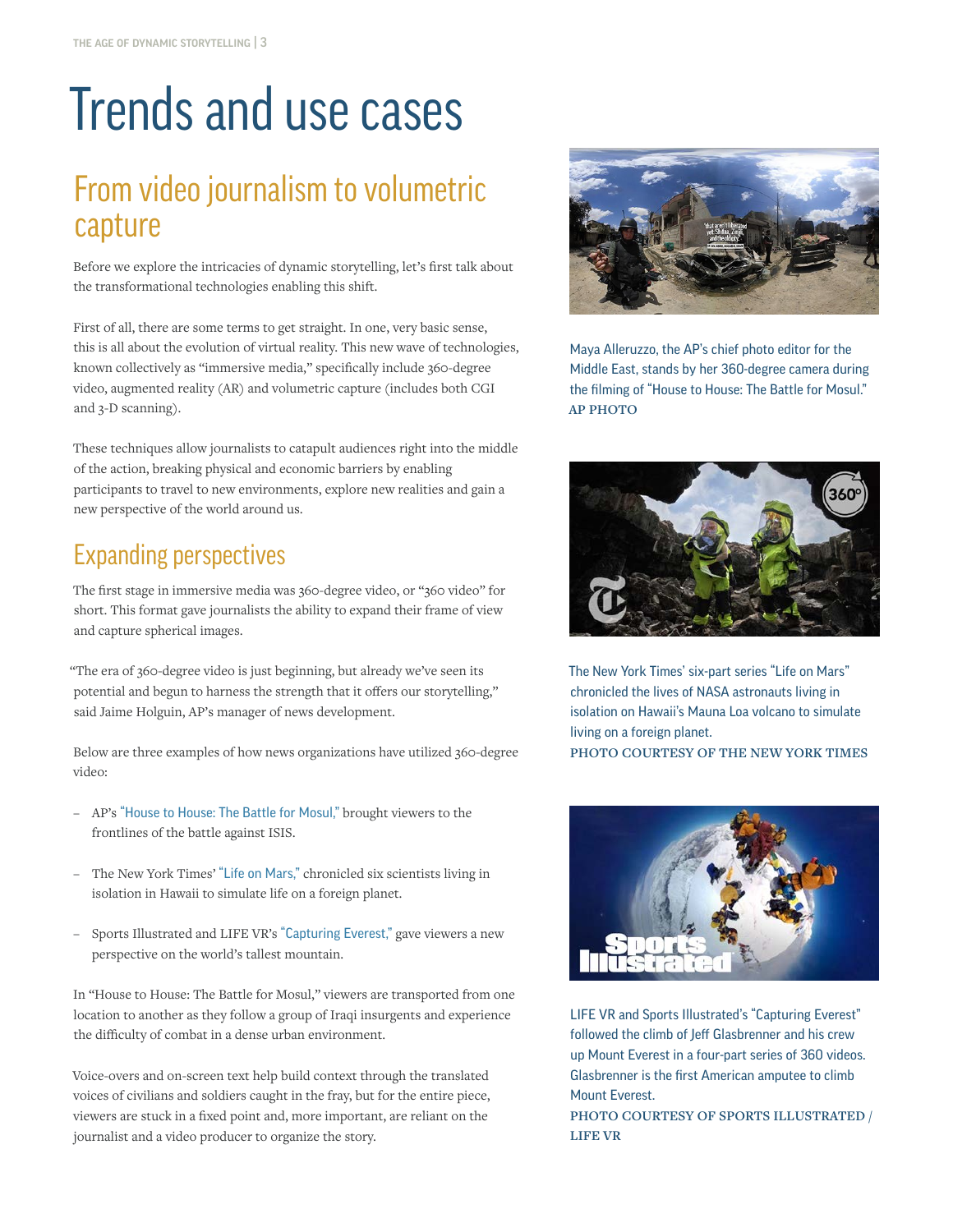"Compared to a still photo assignment, 360 is the ideal medium for combat," said Maya Alleruzzo, the AP journalist who produced "House to House." "The stills were good, but couldn't really capture the scene like the 360 images."

This unique approach of expanding the traditionally fixed frame was an effective entry point to show journalists and audiences the broader possibilities of immersive media.

"360-video was a good introduction to train our journalists how to tell a story in this medium, and it can lead us to approach the future of VR confident in this unique method of storytelling," explained Thomas Seymat, the head of immersive storytelling at Euronews.

### Reaching full immersion

The next iteration of immersive media can be found in 3-D content driven by volumetric capture. This technology allows participants to freely move throughout a photo realistic scene and choose how they experience a story, forcing news professionals to rethink how they organize and construct stories. The new approach promises the next revolution in publishing by immersing us deep in a story.

"After the initial wow factor, the first thing people ask me when they get into a 360 story is, 'What can I do?'" said Jesse Damiani, editor-at-large for the virtual reality publication VRScout. "And if the answer is nothing, then the marketability and viability of the experience drops exponentially; to drive engagement, we need more tactile and tangible interactivity."

For example, ["Beneath These Restless Skies,"](https://www.beneathrestlessskies.com/virtual-reality-1/) a story produced by the journalism studio Empathetic Media highlights the lack of change in Section 8 housing in Harlem, New York. As participants choose their own path and move through a 3-D scanned apartment, they are encouraged to pick up objects such as archival photographs to unlock pieces of the narrative and understand the social climate of the location.

"With 'Beneath These Restless Skies,' the challenge for us was how to chain together these discrete pieces to form a narrative regardless of the order that a user moves through them," said Dan Archer, founder of Empathetic Media.

Note that when journalists give participants more freedom, they are also trading off some of the narrative control.

"As a director of traditional content, you have the control of where the camera is pointed, what is in view, when to transition, when to fade to black. We relinquish much of this control to our viewers in a VR environment," said Dan Kempton an interactive editor at AP.

"Is this a bad thing? Maybe for some, but for those who are up to the challenge, discovering new techniques to solve issues that arise from your audience running amok in your virtual story can be quite rewarding."



Immersive journalist Dan Archer (right) creates a 3-D scan of Trevor, a subject of "Beneath These Restless Skies," an immersive experience on Section 8 housing in Harlem, New York. **PHOTO COURTESY OF HARRIET DEDMAN**



An early rendering of Trevor from "Beneath These Restless Skies," a VR story created by Empathetic Media that combines volumetric capture and CGI to allow participants to walk through a Harlem, New York, apartment.

**PHOTO COURTESY OF EMPATHETIC MEDIA**



Emblematic Group and Frontline's "Greenland Melting" combined the use of stereoscopic 360 video, 3-D scanning and CGI to allow participants to walk throughout a melting glacier. **PHOTO COURTESY OF EMBLEMATIC GROUP**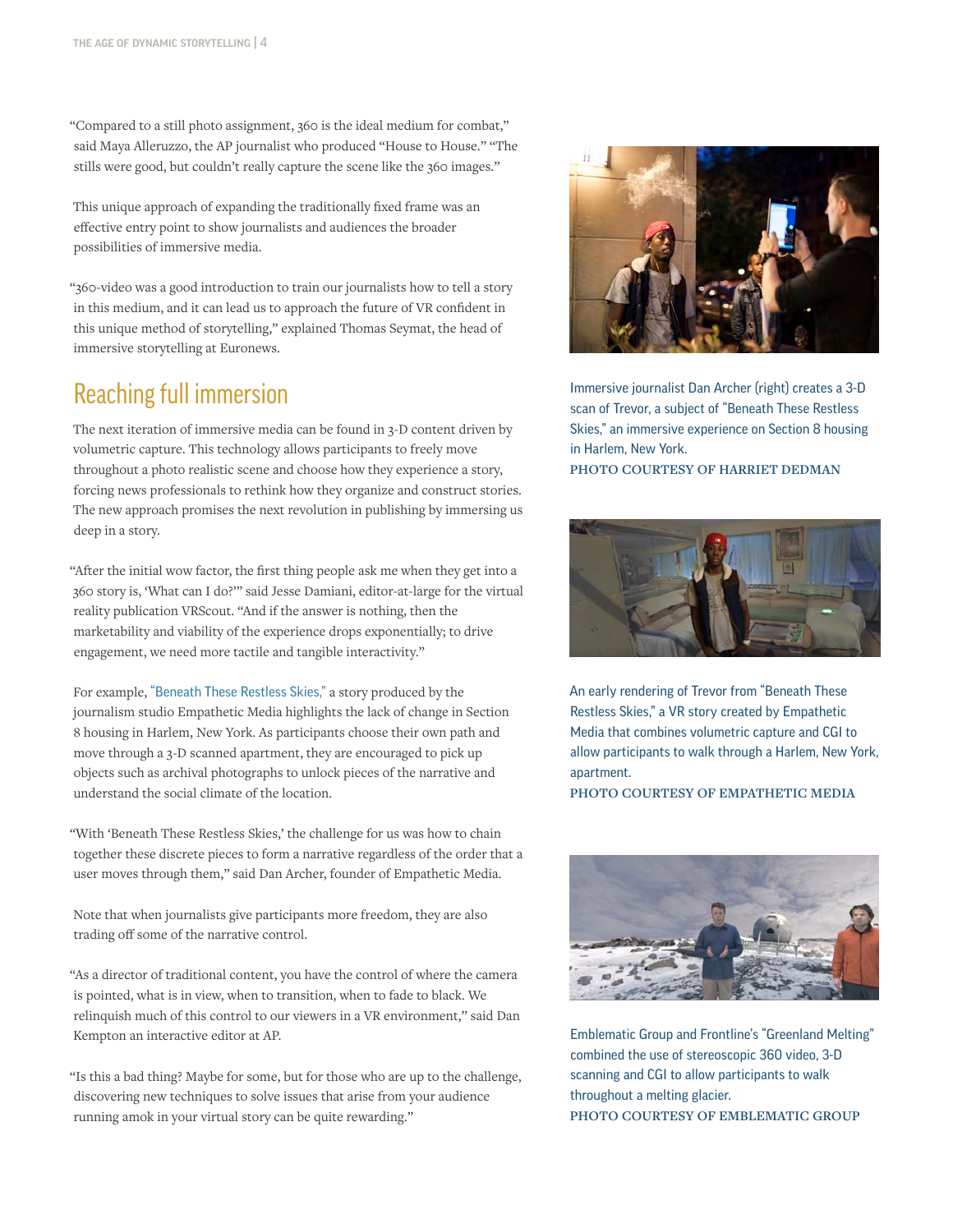Emblematic Group, explored a similar approach with ["Greenland Melting,"](http://emblematicgroup.com/experiences/greenland-melting/) a story told in partnership with Frontline and PBS. Using a tool called zBrush the journalists were able to add a layer of depth to the 360 video captured on various icebergs. This added dimension allowed participants to move throughout the glaciers, as 3-D models of NASA scientists explained the effects of global warming on the environment.

## Putting the viewer in control

Fundamentally, dynamic storytelling is the same as storytelling in its past and current forms — journalists answer questions posed by their readers and viewers. It's just **how** those questions are being answered that's changing.

A text Q&A, for example, is a very linear experience. Question 1 is followed by answer 1, followed by question 2, followed by answer 2, etc.

In virtual reality, when answers are revealed depends on the participants, who can choose when and which questions they want answered through contextual 3-D objects, sound or on-screen text annotations.

"It's all about putting the control in the user's hands and bringing together as many in-depth experiential pieces to them so they can navigate their way through a story," explained Brittany Peterson, an immersive journalist at McClatchy.

### Thinking through multiple perspectives

"When you include more interactivity by impacting someone's senses as well as giving them six degrees of freedom, it means there's a stronger reaction, a stronger commitment and ultimately a stronger memory of the experience," said Gabo Arora, founder of the United Nations' VR unit.

One example of a story using this model is USA Today's ["Eisenhower VR,"](https://www.viveport.com/apps/ec3f2e37-799f-4629-8d1e-842ea1200563)  which allows a participant to move through the USS Eisenhower aircraft carrier and experience the daily lives of crew members, ranging from the captain to the cooks through a series of 3-D models, 360-degree videos, animations and graphics.

"Non-linear storytelling is a more natural form of storytelling for this medium," said Niko Chauls, who worked as a director of emerging technology at USA Today. "Much like how an infographic takes a complex set of information and boils it down to its core elements to make it easier to understand, I think this was an approach that accomplished this same effect and allowed users to explore at their own pace."

For Chris Papaleo, the executive director of emerging technologies at Hearst, one of the nation's largest media conglomerates, non-linear storytelling represents a bigger shift than the move from print to digital or from desktop to mobile.



In dynamic storytelling, there is no predefined order to the story. News consumers can choose different paths as they actively explore the experience.





Various scenes from USA Today's "Eisenhower VR." This story combined a 3-D model of the USS Eisenhower with a series of 360-degree videos that a participant would trigger as he or she moved through the 3-D model of the carrier. **PHOTOS COURTESY OF USA TODAY**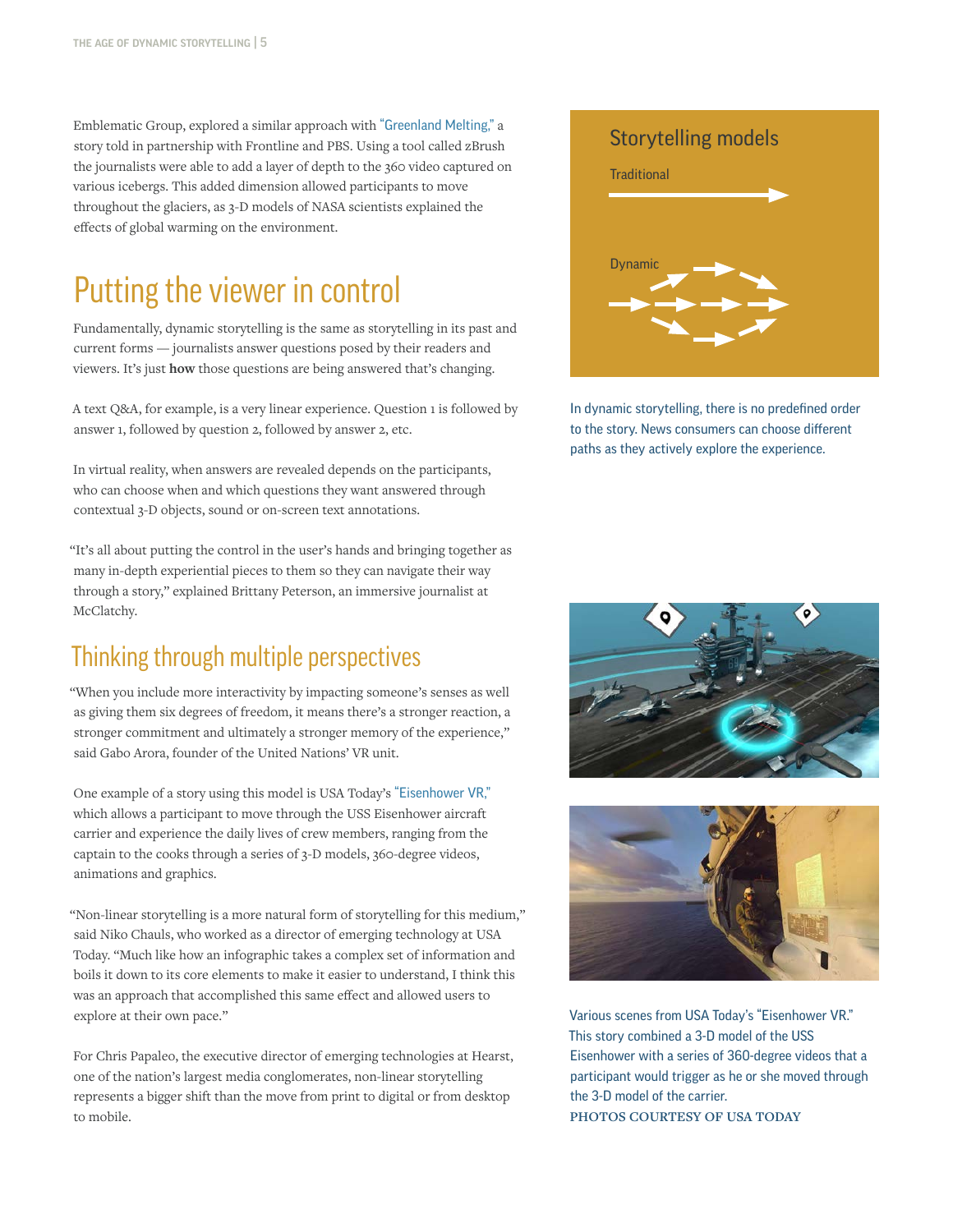"It's not as simple as transposing existing content to a new screen — it requires us to learn new skills and use new tools," explained Papaleo.

"The quality of the experience a viewer gets from VR is impossible to match, VR allows a viewer to feel closer to the subject."

### Connecting technologies and platforms

This new model isn't just about creating a single story. It instead benefits from constructing story packages that can be experienced across multiple platforms and, in some cases, with multiple technologies in play.

"Remaining innovative will involve pursuing the incredible and profound new storytelling opportunities afforded by this rapidly changing technology landscape," said Graham Roberts, director of immersive platforms storytelling at The New York Times. "It will also mean connecting the VR work we produce to other immersive technologies along a spectrum of storytelling."

Beyond virtual reality, journalists are starting to explore augmented reality, or AR, which entails projecting digital 3-D models onto a physical space using a mobile phone's camera.

The Washington Post, for example, partnered with [Empathetic Media](https://www.washingtonpost.com/pr/wp/2016/05/10/the-washington-post-releases-augmented-reality-view-of-freddie-grays-case/?utm_term=.5aff473bbb78)  [to conceptualize an AR extension](https://www.washingtonpost.com/pr/wp/2016/05/10/the-washington-post-releases-augmented-reality-view-of-freddie-grays-case/?utm_term=.5aff473bbb78) of the Post's coverage on of the death of Freddie Gray in Baltimore. Readers of the print edition could use a smartphone app to scan the Post's logo to uncover a 3-D recreation of the event.

"Experimenting with new forms of immersive media is critical because news organizations won't be able to accurately predict which forms will be most widely embraced by the news consuming public,"explained Jeremy Gilbert, The Washington Post's director of strategic initiatives.

"We have to try things and know what stories and techniques work best in any form of immersive media so we're ready when certain forms of media win out."

Elsewhere in the industry, Sports Illustrated and LIFE VR's ["Capturing Everest"](https://www.si.com/specials/everest-climb-virtual-reality/index.html) used an augmented reality plug-in to connect their long-form text story to a series of 360-degree videos that chronicled three climbers ascending up Mount Everest.

"AR really closed the loop with what we were doing in print and what we were doing with 360 content and allowed us to create a full-circle approach in presenting a package with immersive media," said Mia Tramz, managing editor at LIFE VR, Time Inc.'s new VR unit.

"Context is such an important part of what journalists have to bring to the table, and AR puts things in context through a real-world environment."

In fact, AR may provide an entry point for more viewers because the technology may reach consumers quicker than other existing platforms.



Empathetic Media partnered with the Washington Post to combine court documents, eye witness testimony and 3-D imagery into this AR experience on the death of Freddie Grey in Baltimore. To access this story, participants had to download the custom-made ARC application and scan a Washington Post logo. **PHOTO COURTESY OF EMPATHETIC MEDIA**



LIFE VR used augmented reality to connect a longform text story text story on Jeff Glasbrenner, the first American amputee to climb Mount Everest, to a series of 360-degree videos on the same subject. To access the videos, a participant scans the cover of the Sports Illustrated issue with a mobile phone and the 360-degree videos automatically start playing. **PHOTO COURTESY OF LIFE VR**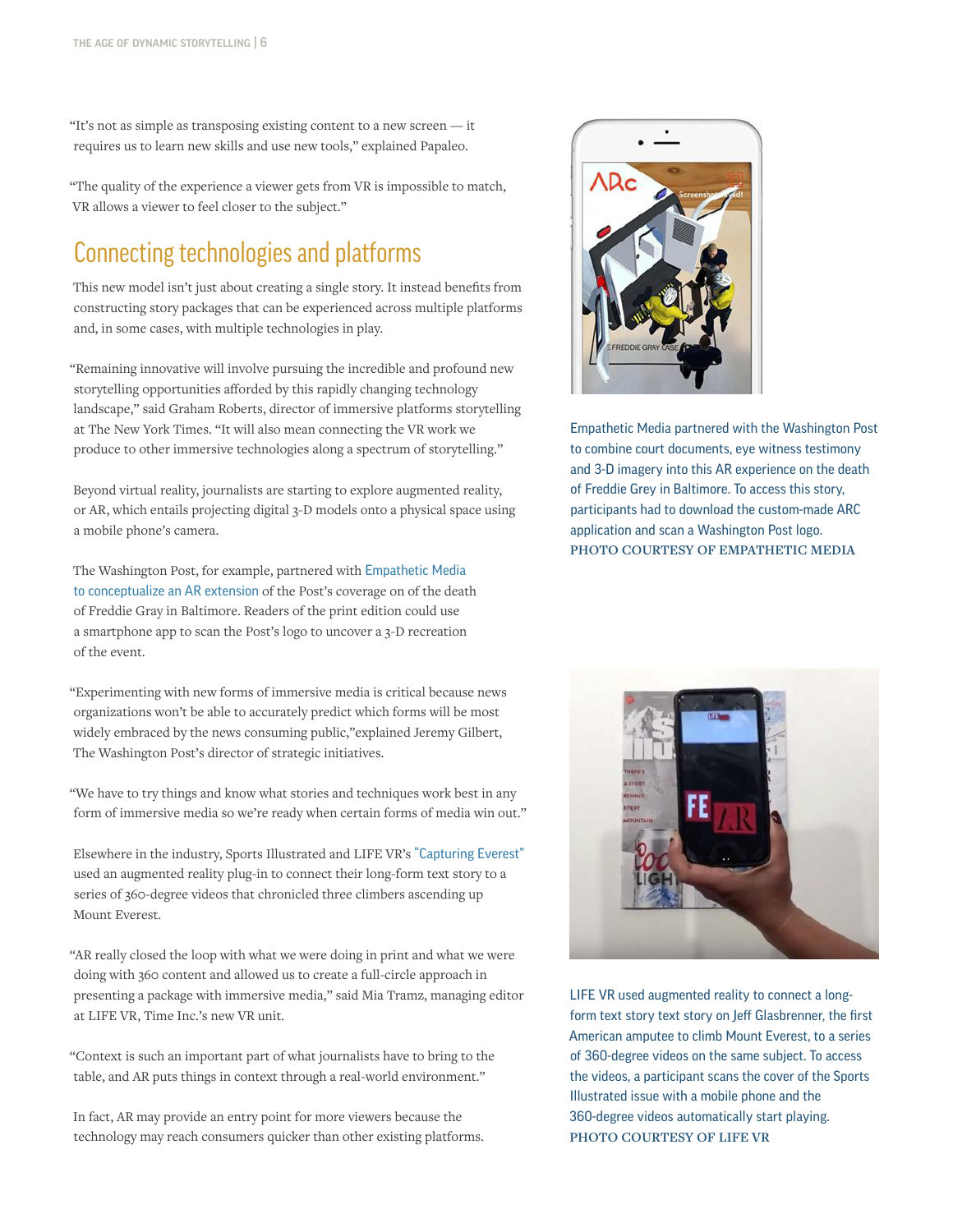Carol Chainon, an entrepreneur and VR producer for the Global Editors Network,the world's largest association of news executives, explained that in next few years we will start to see consumer products and features that will allow for information to be gathered from the natural world through our mobile devices. AR lays the groundwork for this to be possible.

"If we look at the spectrum of immersive technologies, AR and mixed reality will likely be of most immediate use to a mass audience, because they will very soon become ubiquitously available on our smartphones, thanks to Apple's ARKit, Google Tango and Facebook's AR platform," said Chainon.

The Apple, Google and Facebook platforms are new tools that enable a streamlined development of augmented reality.

## Rethinking audience participation

During the Summer of 2017, NBC News broadcasted a series of virtual sit-downs with science icons like [Bill Nye live on the social VR platform](https://altvr.com/bill-nye-altspacevr/)  [AltSpace.](https://altvr.com/bill-nye-altspacevr/) Paul Cheung, director of digital news at NBC, said these talks have challenged his newsroom to think about VR strategically and examine what it NBC's experiment is a great example of how newsrooms can combine social aspects found in communication platforms such as Skype, Google Hangouts and Facetime with the entertainment and educational value of a talk show or the nightly newscast.

"Social VR can help us reimagine what it means to have a live audience," said Cheung. "In VR, you can reach a global audience and allow them to interact with each other — you and your virtual environment can be very powerful."

Early adopters might be skeptical of social VR due to the clunky avatars that are commonly employed, but what's most important is to reflect on the potential for this format moving forward.

"There's this uncanny moment that we see when people react, saying, 'Oh, my God, I'm part of the story,'" said Igal Nassima, founder of Superbright, a creative studio in New York City that developed the technology for one of the first reality shows in VR commissioned by Condé Nast.

"As storytellers and content creators, we need to continue to experiment with that level of interaction to see where it can take us."

In the future, participants will be able to replace rudimentary avatars with 3-D scans of themselves, resulting in a more authentic feel to social VR.

"3-D scanning has greater implications behind the scenes, and I believe it will become part of standardized broadcast techniques without audiences truly needing to understand what it is nor how it is being used," said Kevin Joyce, editor-in-chief of VR Focus, a publication covering the VR industry.

The ability to truly interact with a global audience promises to reinvent the



NBC's "Bill Nye in VR" event was one of the first attempts for a media company to connect with its audience using social VR platforms like AltSpace. During the event, participants could ask questions comment with emojis in real time. **PHOTO COURTESY OF NBC**





Condé Nast recently partnered with the New York City technology studio Superbright to create the first-ever dating show in virtual reality. Participants first had to be 3-D scanned to create their own virtual avatars before meeting their blind date in VR. **PHOTO COURTESY OF SUPERBRIGHT**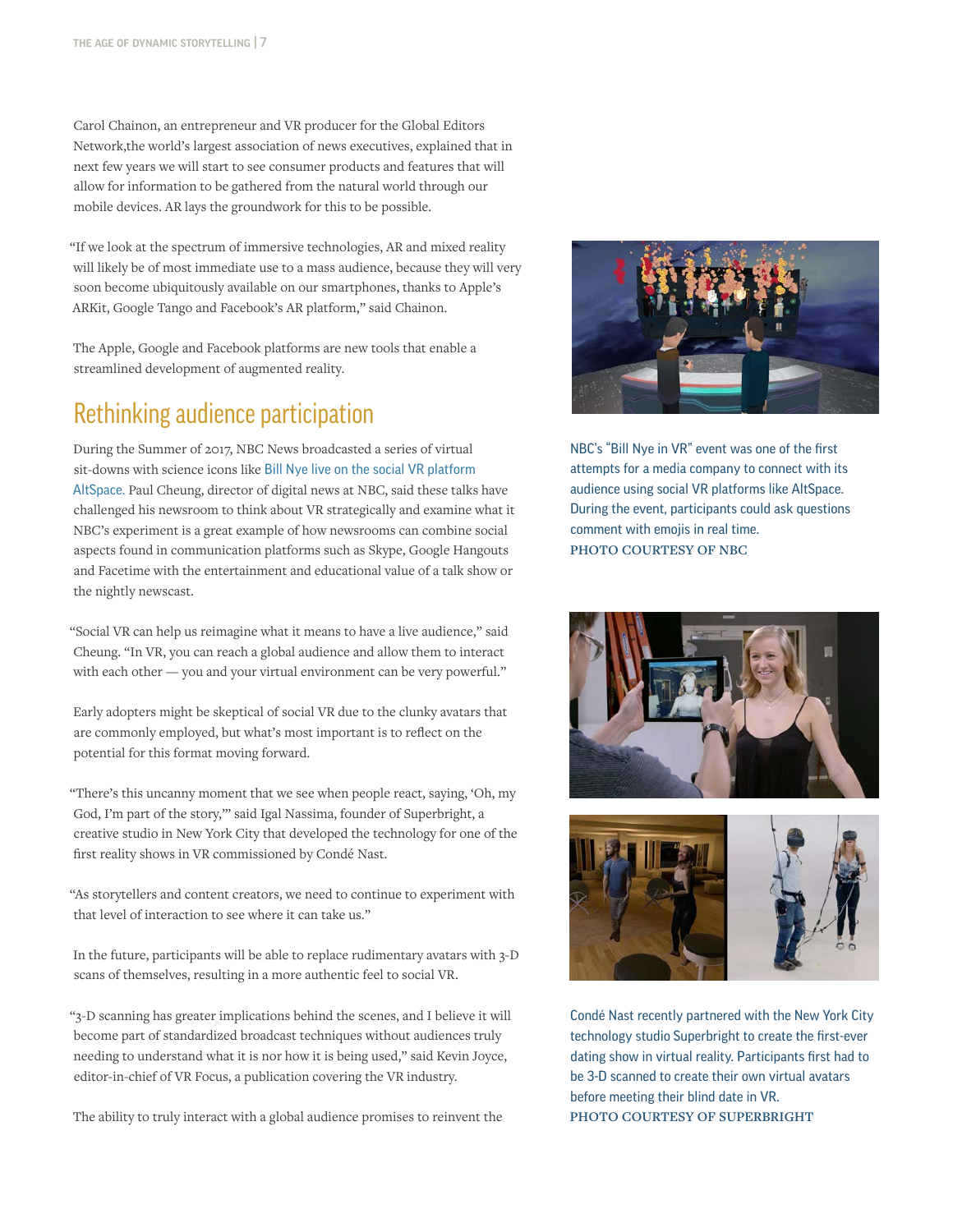current formats of talks shows, political debates and even town hall meetings by bringing the news to participants in virtual spaces.

"The continuation of these technologies will be less focused on presence and more focused on moving along a continuum of being present," said Shawn Cheng, a New York City-based venture capitalist focused on immersive media investments.

# Key challenges and concerns

Despite the enthusiasm that surrounds these new technologies, there are several challenges standing in the way of solidifying the dynamic storytelling approach across newsrooms.

"A great story told well is a great story, no matter what the format. With VR, lots of perennial questions have reemerged, as they do with all new frontiers — for example, around journalism ethics and standards, about newsroom workflows, technology, skills and user adoption," explained Shazna Nessa, global head of visuals at The Wall Street Journal.

### Maintaining journalistic standards

As journalists experiment with these new technologies, they are also upholding certain editorial standards throughout the entire process.

"New technology brings wonderful opportunities for reinventing storytelling," said Lisa Gibbs, AP's director of news partnerships.

"But just because we have the capability to do something doesn't mean we should. Applying the same editorial, ethical standards to our innovations as we would any traditional coverage initiative is critical to our journalistic mission."

Let's say a few years down the road a reporter wants to volumetrically scan a group of protestors marching down a crowded street. While he or she could accurately capture the surrounding buildings and the street itself, the individuals could become blurred and distorted. How should the news professional handle this natural distortion from an ethical perspective?

"Journalists should present their editorial options, but should never make assumptions," said Scott Mayerowitz, an editor on AP's business desk. "Just because the storytelling format is unique, it doesn't mean that we throw away all long-standing reporting methods."

If a newsroom takes it upon itself to alter or recreate a scene without any prior reference, it could be overstepping its bounds. One possible solution is to include a disclosure stating that distortions were left in place because the editorial team couldn't determine the accuracy of a certain footage.

"Just because the storytelling format is unique, it doesn't mean that we throw away all longstanding reporting methods."

**SCOTT MAYEROWITZ** BUSINESS EDITOR ASSOCIATED PRESS

#### Tips for journalists exploring dynamic storytelling

Put the audience at the center of the process. User choice can drive higher levels of impact and participation. Stories can be structured with the audience in mind to allow a participant to uncover virtual elements while piecing together the narrative.

Create an experience that lives across platforms. Including elements such as interactive graphics, flat or 360 videos and photos that can distributed through traditional channels can promote and drive more traffic to

the immersive story package as a whole.

Leverage the expertise of everyone in the newsroom. Early adopters will become experts on this new storytelling model, but it doesn't mean that knowledge should be confined to only a small group. Share dynamic storytelling best practices with your peers and collaborate to expand editorial innovation.

Test and iterate throughout the process. Since dynamic storytelling doesn't follow a structured formula, feedback is needed from story conception, through design and execution.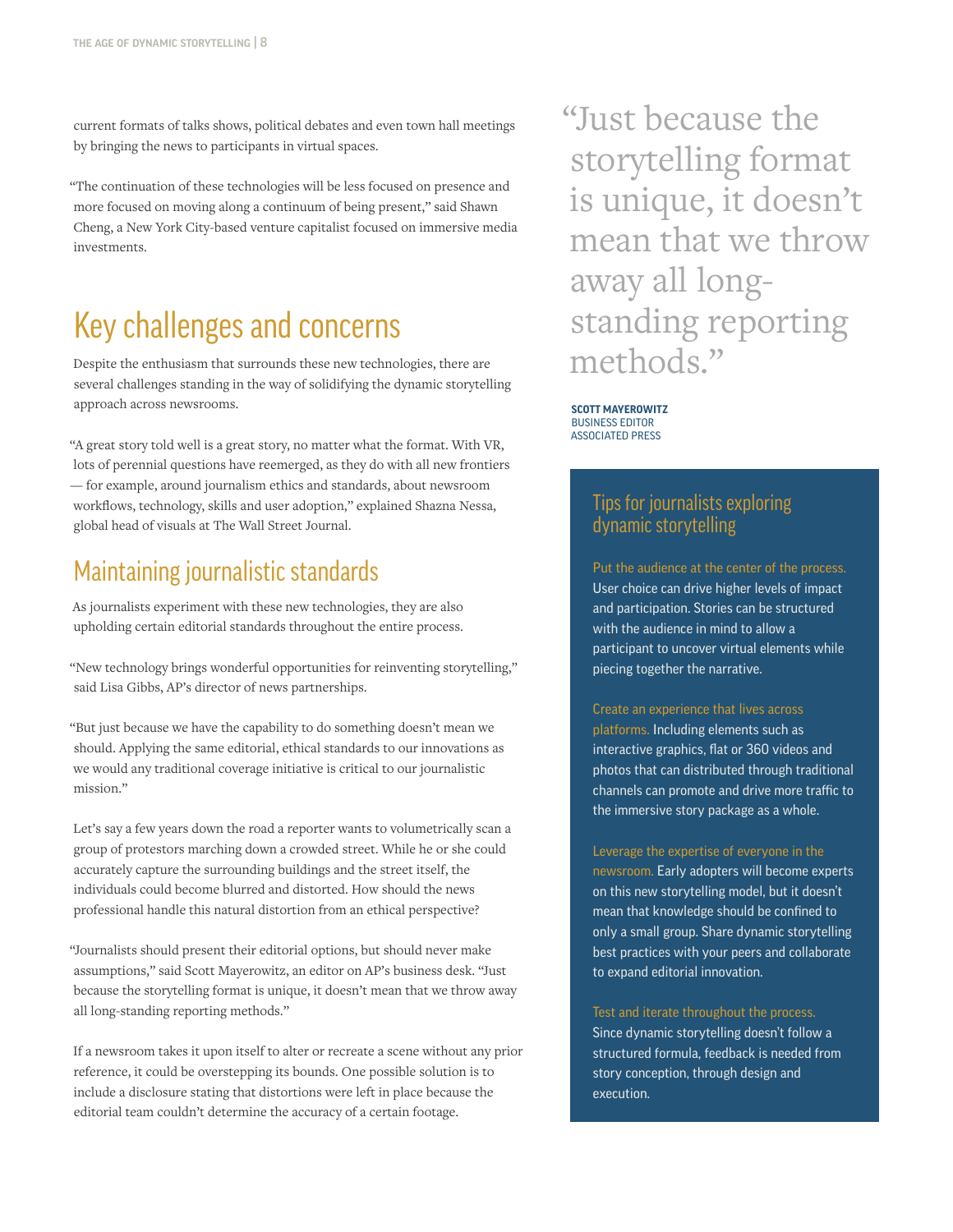In industries like film and video game production, where 3-D modeling is widely used, such distortions or inaccuracies are merely seen by the consumer as poor production value that many people write-off because it's a work of fiction.

Journalism isn't afforded that luxury. News organizations are starting to set standards to uphold truth telling from the start, which is contributing to the progress immersive journalists have made thus far.

**"**We're at a stage now where neglecting ethics could be extremely disruptive to our ability to do this kind of work," warned Saleem Khan, founder of JoVRalism, a Toronto-based publication covering the intersection of journalism and immersive media.

"This technology is still in its infancy, and if people decide they can't trust it, then what does it mean for the future? These doubts could create an environment where people call everything they're experiencing into question."

Beyond the ethical implications in producing volumetric content, newsrooms are also paying attention to how they present it.

For example, how should a reporter present the aftermath of a terrorist attack or the chaos seen in a war zone? Inducing post-traumatic stress isn't something for which a newsroom would want to be responsible.

"The more realistic that we make these immersive experiences the more we have to consider what we are putting people into because the impact will be multiplied," added Khan.

Including disclaimers before a story is a helpful strategy to warn participants they are about to engage with disturbing environments. However, these shouldn't be used as a sanitizer to protect a news organization. The question to consider moving forward is how much is too much when dealing with potentially sensitive images?

"Because VR impacts physiology in unique ways, immersive storytellers have to be extra careful with their content," alerted Sarah Hill, founder of the immersive journalism studio StoryUp. "These challenges, when well-managed, also present unique opportunities for storytellers to create impactful content beyond just information and entertainment."

Al Thompkins, a senior faculty member at Poynter, encouraged newsrooms who are entering this field to set their own, non-negotiable standards before seeking external technology partners.

"The technology always moves faster than the ethics do," Thompkins observed. "We have to ask ourselves 'Before we had VR, what were our standards for truth telling? Now that we have new technologies, do those standards change? If so, why and how can I explain that to the public?'"

"The technology always moves faster than the ethics do. We have to ask ourselves 'Before we had VR, what were our standards for truth telling? Now that we have new technologies, do those standards change? If so, why and how can I explain that to the public?"

**AL THOMPKINS** SENIOR FACULTY MEMBER POYNTER INSTITUTE



A look at the equipment AP provides its immersive journalists shooting 360-degree video around the world. **AP PHOTO**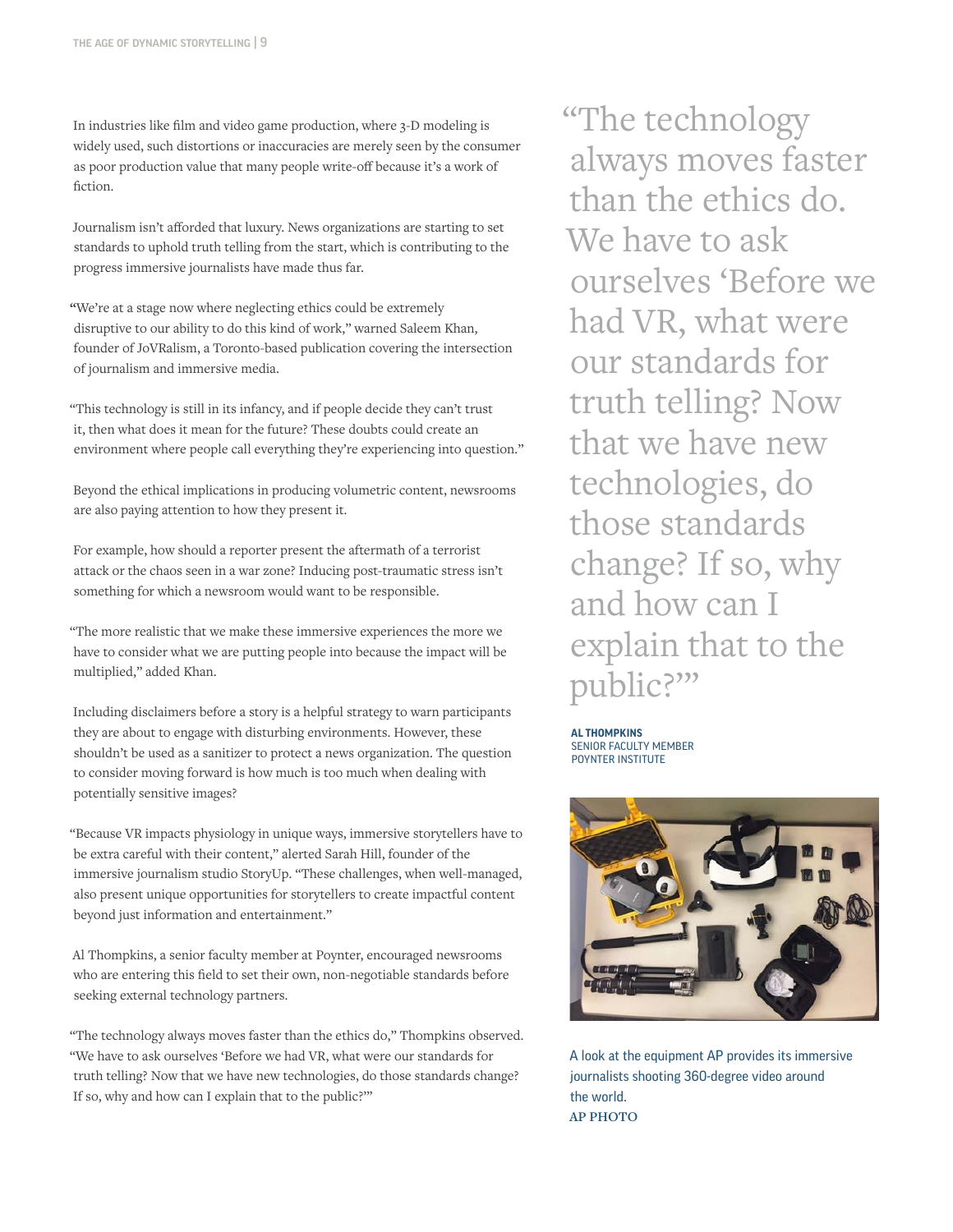### New skills, tools and workflows

Dynamic storytelling requires new skills beyond traditional reporting. These are capabilities more likely to be associated with graphic artists, game developers and motion designers.

"VR reporters need to be fluent in 3-D animation, motion graphics, video editing and technical rendering in order to produce stories in this emerging medium," observed Darrell Allen, an interactive journalism editor with AP.

Gaming programs such as Unity, Unreal and the 3-D modeling software Maya LT provide a foundation for how stories using volumetric content are produced. These programs enable media organizations to build 3-D recreations of news events, to increase the interactivity level of their graphics and to create AR extensions of text stories.

"For news publishers, the immersive nature offers a unique degree of focus from its users. But news publishers are also challenged to provide an experience that is interactive like a video game. That's a difficult combination," said The Washington Post's Gilbert.

James George, a founder of the volumetric scanning tool DepthKit, said this emerging technology is becoming a new genre in of itself and requires skills traditionally considered less important to news companies.

"The future of volumetric is to take the subject matter, themes and approach of the current 360-video world and expand on that format to make it more experiential, magical and explorable in a way that VR animation content is right now," George said.

Cross-disciplinary collaboration is also important to the success of these projects. AP has worked with a game developer and visual effects artist who had worked, among other organizations, at the gaming giant Electronic Arts. Leveraging these skills, we produced a series of experiences generated through computer graphics (CGI) that included an immersive look at [the effects of](https://www.youtube.com/watch?v=ciBCe8YH1wM)  [global warming](https://www.youtube.com/watch?v=ciBCe8YH1wM) and a [virtual museum of the most dangerous invasive species in](https://interactives.ap.org/invasive-species/)  [the U.S.](https://interactives.ap.org/invasive-species/)

Another AP immersive experience using CGI examined the causes of Alzheimer's disease from inside the brain and allowed participants to see first-hand how the condition spreads.

"The use of computer-generated imagery for ["Alzheimer's Disease: Exploring](https://www.youtube.com/watch?v=c0DaIHWTxHw)  [the Brain"](https://www.youtube.com/watch?v=c0DaIHWTxHw) offers the participant a perspective they wouldn't be able to see; in this case, it was a microscopic view inside the brain. CGI also gave us the ability to better tell the story by allowing us to show events that would normally need expensive scientific equipment," said Panagiotis Mouzakis, an AP multimedia animation producer based in London.



The 3-D scanning tool DepthKit combines the capabilities of DSLR camera with the Microsoft Kinect for depth sensing to create 3-D avatars of real people. **PHOTO COURTESY OF DEPTHKIT**

#### Developing 3-D models and virtual environments follows three steps

- 1. Conduct thorough journalistic research, find sources and visual references for the story.
- 2. Build 3-D models of characters, buildings, vehicles and trees that make up the news event. These elements can also be volumetrically captured and processed through CGI.
- 3. Program the behaviors of these elements, such as individuals' facial expressions and how people move through a virtual environment. This entire process requires graphical knowledge and skills that were traditionally exclusively found in game development.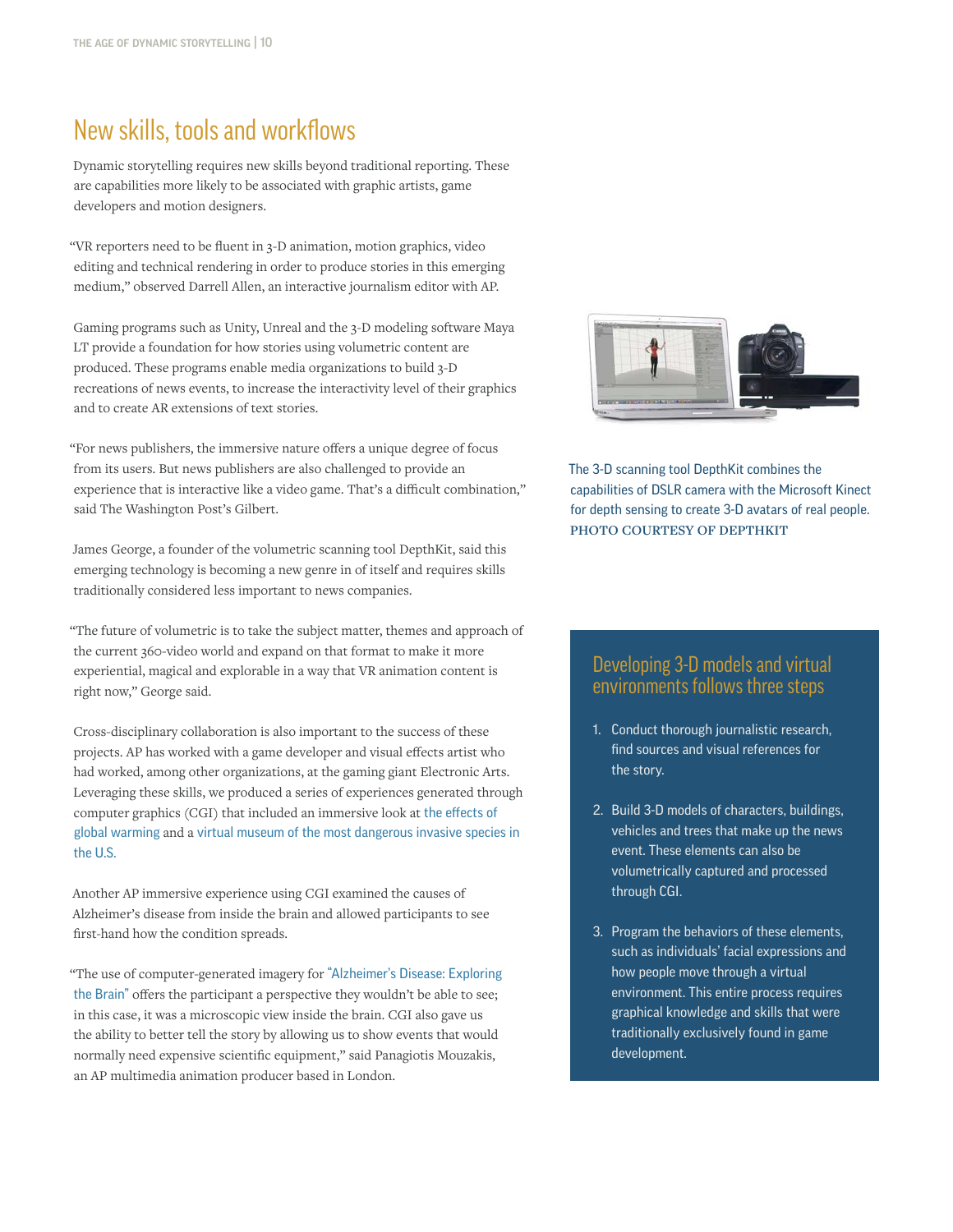Collaborating with individuals with non-traditional editorial skills can enable newsrooms to accelerate their move into dynamic storytelling.

"Journalism is a fairly new entrant into the VR space, whereas game designers and others have been embracing this new technology for years," said Laura Hertzfeld, program director at Journalism 360, a collaborative initiative by the Knight Foundation, the Google News Lab and the Newseum to accelerate immersive storytelling in journalism.

"Right now, the community experimenting in this new space is relatively small — both within journalism and beyond — so people who are passionate about the technology are eager to share their knowledge, and that can only be a good thing."

While this kind of storytelling is still in its infancy, exploration of new technology is key.

"There's no how-to guide for immersive storytelling and I think there's still a sense of mystery around it — we're trying to demystify it by testing different camera setups and techniques, integrating 360 video players in our mobile apps and sites, learning new development and design environments like Unity and Apple's ARKit, and charting new production workflows," explained Heart's Chris Papaleo.

Al Jazeera's Contrast VR unit is another example of knowledge sharing throughout the newsroom. In addition to being a production unit for the Al Jazeera network, Contrast also harbors the responsibility for training other journalists around the world. This approach is giving journalists at Contrast, like Zahra Rasool, the opportunity to beta-test some of the experiences her unit is working on.

"Al Jazeera is a company that's spread around the world and some of the people that we work with haven't been exposed to this kind of storytelling as compared to someone from the United States," explained Rasool, who recently held a training session at the Al Jazeera bureau in Uganda.

"We hold regular training sessions for other journalists and take their feedback to constantly iterate on our stories so that we can create the best stories possible, even for those who have never experienced VR before."

An important takeaway is to provide the space for dynamic storytelling experimentation by building institutional expertise that can be shared throughout the newsroom.

"The challenge for us, and for everyone right now, is creating the bridge between what we can publish now through these quickly evolving, but still relatively nascent platforms and technologies, to what we will be able to do in the future — a future that will probably arrive sooner than we expect," acknowledged Roberts of The New York Times.



AP partnered with a game designer to producer a series of CGI-driven stories, including this story that highlights some of the United States' most invasive species. **AP PHOTO**



"Alzheimer's Disease: Exploring the Brain" is an example of story that isn't possible without the capabilities of computer-generated imagery (CGI). With the help of a game designer, journalists at AP were able to produce an unprecedented look at how this disease spreads throughout the brain. **AP PHOTO**



"Global Warming: Signs & Effects" simulates how the "greenhouse effect" works and highlights some associated climate trends and their influence on global warming. **AP PHOTO**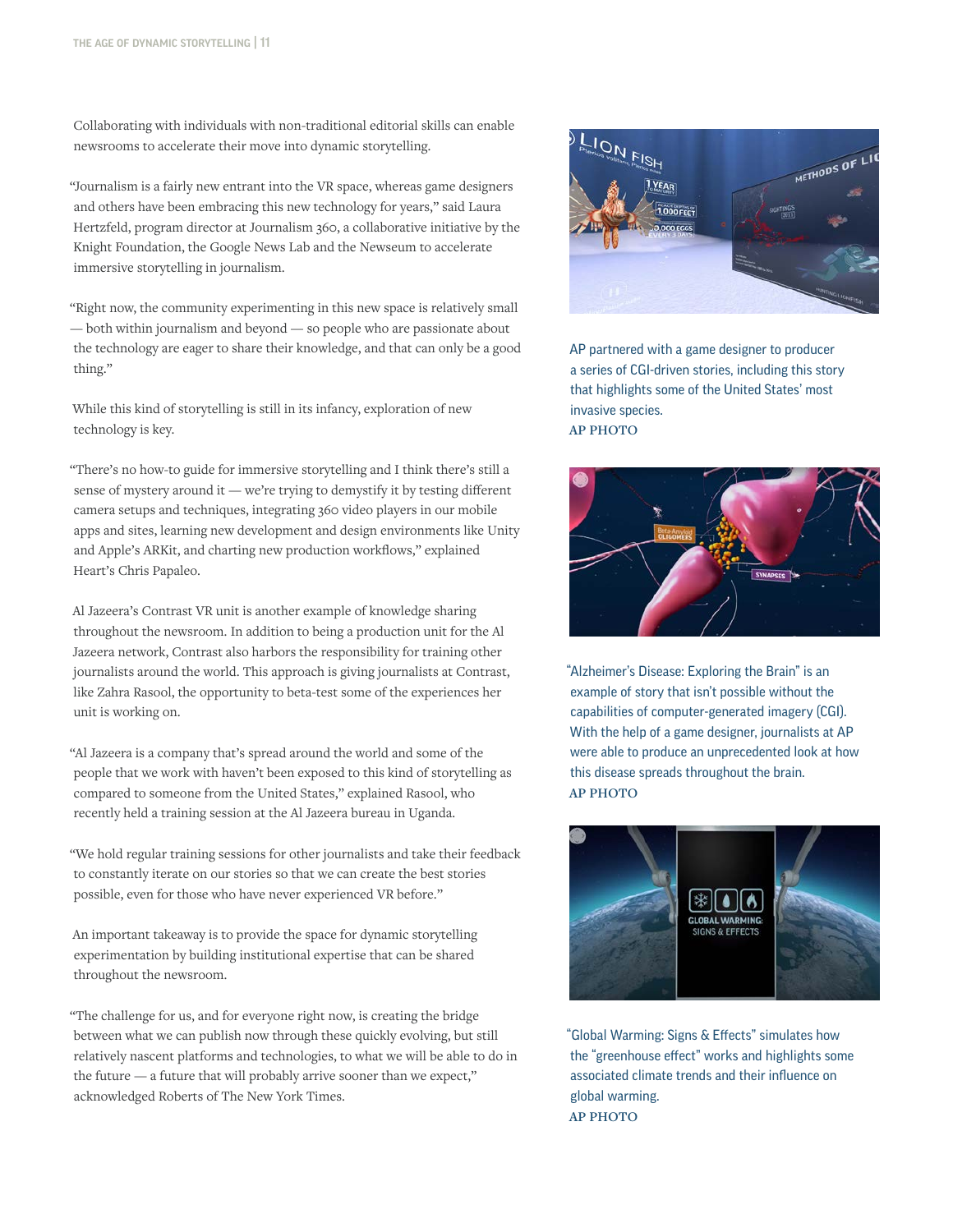### Navigating technology costs and constraints

One of the primary challenges in producing volumetric content centers around the extensive production time and cost it takes to scan and combine the people, places and objects that make up a 3-D environment. This new content creation process results in copious amounts of data and large file sizes, making it difficult to produce directly from the field.

To overcome the challenge of managing these gigantic data files, [AP partnered](http://www.amd.com/en-us/press-releases/Pages/amd-and-the-2016feb17.aspx)  [with AMD](http://www.amd.com/en-us/press-releases/Pages/amd-and-the-2016feb17.aspx), a technology company that specializes in image processing and graphics, to develop more realistic immersive media experiences. AMD provided journalists at AP with powerful computers capable of significantly increasing the speed of processing and producing 3-D content.

Deniz Ergürel, head of the VR publication Haptical explained that volumetric capture technology enables newsrooms to serve their audience's needs in an entirely new fashion.

"The goal here isn't to show off a new and shiny form of technology, but the question newsrooms should be asking themselves is 'what can this technology bring to storytelling that others can't?'" explained Ergürel.

Not all newsrooms will have the same level of resources and access to new technology. However, media initiatives like Journalism 360 can provide funding and share best practices. During the summer of 2017, Journalism 360 [awarded \\$285,000 in grants to 11 projects](https://journalists.org/2017/07/11/journalism-360-challenge-awards-285000-11-projects-advance-use-immersive-storytelling-news/) around the world to encourage the growth of immersive storytelling in journalism.

"Experimentation is key to the future," explained Erica Anderson of the Google News Lab, a Journalism 360 partner.

Beyond technical newsroom capabilities, access and user adoption present itself as one of the final technical challenges for immersive journalism.

"VR will inherently be more expensive as it moves into mainstream media," said Jonathan Albright, research director at the Tow Center for Digital Journalism at Columbia University.

"This will unfortunately create a digital 'format divide' for the people who can't afford the expensive devices and high-bandwidth data plans required to access the content."



In 2015 AP partnered with AMD, a technology company specializing in high-end image processing and graphics, to jumpstart their VR production. **PHOTO COURTESY OF AMD**

### Tips on how to experiment with immersive media in the newsroom

Create a small challenge fund and let teams compete with proposals to experiment with immersive projects that will spark new internal thinking, whether or not they're good enough to make public.

Plan one-day bootcamps where participants start from scratch and end up with a group project. They'll get a taste for the state of the art and increased awareness of the medium's limitations and potential.

ADD highlight links to internal newsletters noting VR experimentation done by other news organizations to spread awareness of the medium's strengths and limitations.

*Tips provided by Jeremy Caplan, director of education at CUNY Graduate School of Journalism.*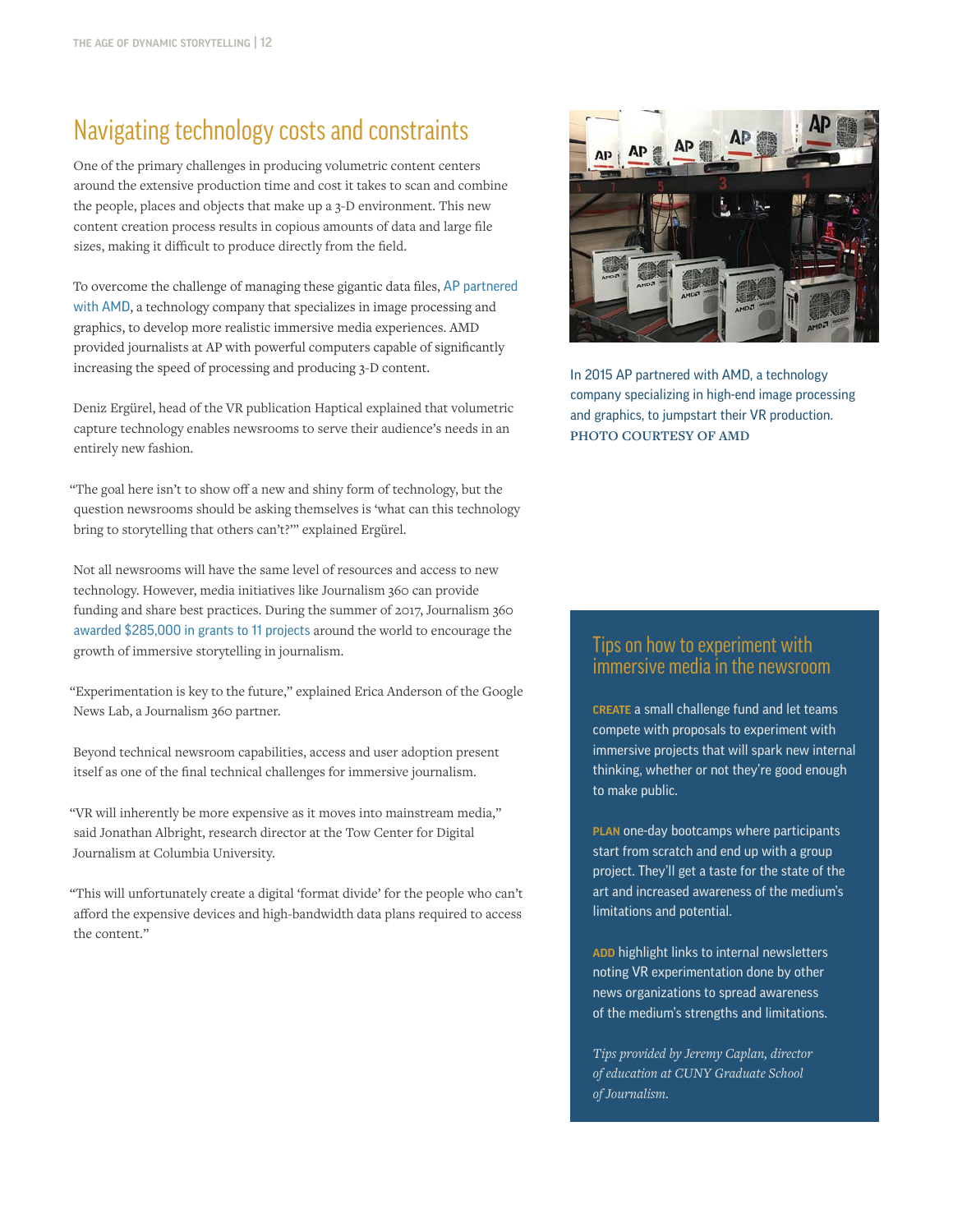# Dynamic vs. traditional storytelling

As dynamic storytelling breaks away from the traditional approach, here are some important distinctions to keep in mind.

participant

| <b>DYNAMIC</b>     | <b>branched</b> | active  | partici |
|--------------------|-----------------|---------|---------|
| <b>TRADITIONAL</b> | linear          | passive | viewer  |

### HOW IS THE STORY CONSTRUCTED? Linear vs. branched story structure

Linear The order in which a story is presented is vital for it to be understood. More important, linear storytelling requires there to be a "giver" of information — traditionally journalists — and a "receiver" — the public.

Branched There is no predefined order to a story. Stories are created as interactive experiences, where news consumers can choose different paths. Audiences actively explore stories, rather than passively viewing them.

### HOW WILL A PARTICIPANT CONSUME THIS EXPERIENCE? Passive vs. active consumption

Passive Observers have limited control over how a story progresses. A journalist guides them through the narrative and packages the information in a fixed order.

ACTIVE Participants have the ability to affect how their experience evolves. They have the freedom to dictate how they consume information, whether that's through movement, interaction or story structure.

### WHO IS THE AUDIENCE? Observing vs. participating audience

Observer The producer of the story is in complete control, guiding an observant user in specific ways to transmit certain information.

PARTICIPANT Users command how they move through an environment and digest information, with the freedom to participate, touch and interact with the people, places and events that are presented.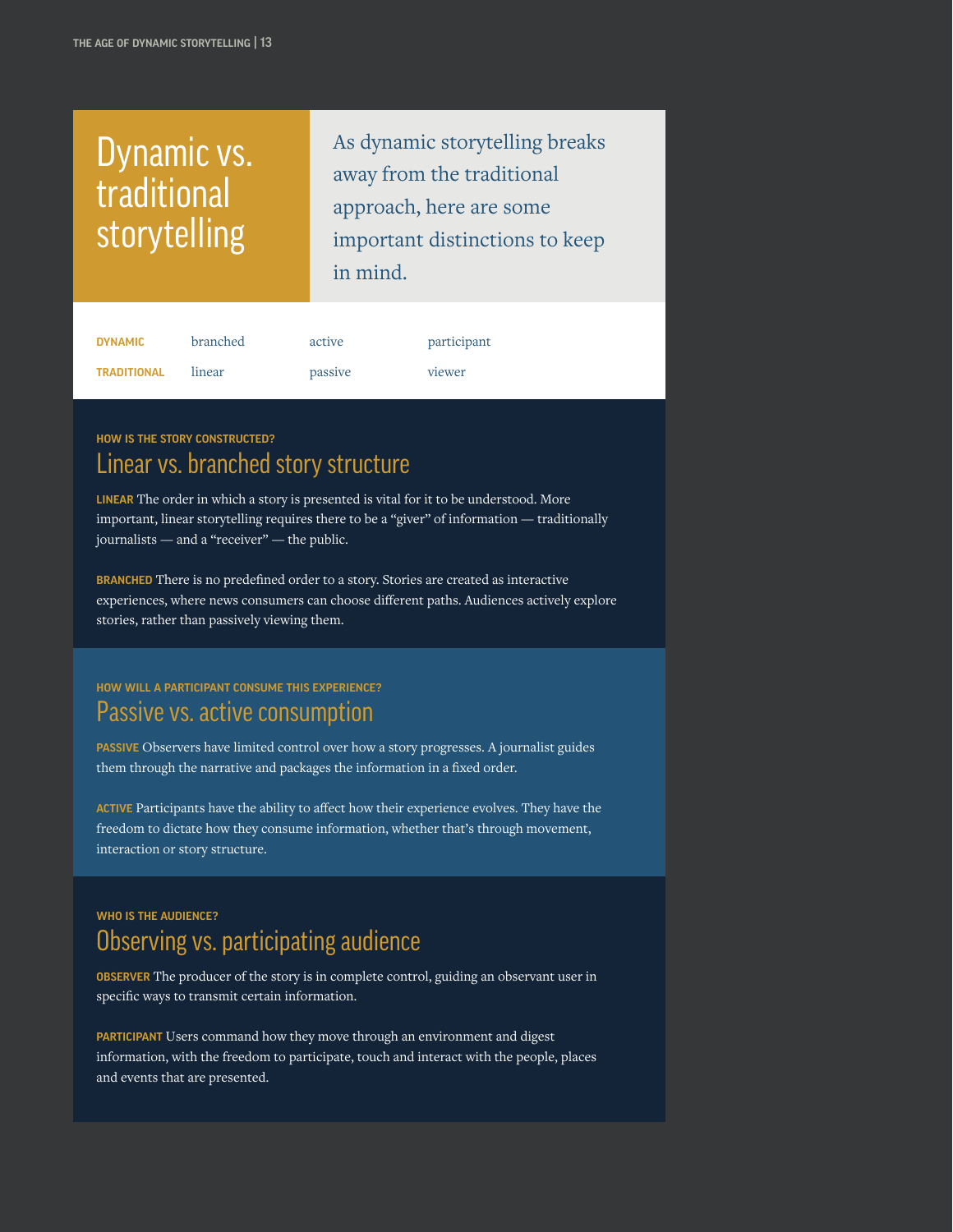# Understanding the technology involved

Immersive media has many facets, and there are many ways it can be implemented in a newsroom, but just like any other technology, the more you know about a tool, the more effectively you can use it.



360-degree video — Monoscopic The majority of 360-degree video is captured with a single camera or camera rig. While the spherical image provides a sense of immersion, clarity decreases at the edges of this sphere.

Example: AP's ["Trapped in Myanmar: Life inside a Rohingya camp"](https://www.youtube.com/watch?v=nBbJ1Q0jU6w)

360-degree video — Stereoscopic: A pair of 360-degree camera lens are placed side by side to add depth between the foreground and background for a heightened sense of immersion.

Example: [NextVR's coverage of the NBA Finals](https://www.youtube.com/watch?v=IOFr87w8YPc)

Augmented / Mixed Reality 3-D models are projected onto physical surfaces using depth sensors built into the cameras of mobile devices.

Example: Empathetic Media and The Washington Post coverage of [Freddie Grey's death](https://www.washingtonpost.com/pr/wp/2016/05/10/the-washington-post-releases-augmented-reality-view-of-freddie-grays-case/?utm_term=.bea51f203860)

Volumetric — 3-D scan Real people, places and objects are scanned with depth sensors to create elements that, when combined, form a 3-D environment.

Example: Emblematic Group's ["Out of Exile"](http://emblematicgroup.com/experiences/out-of-exile/)

VOLUMETRIC - CGI (COMPUTER-GENERATED IMAGERY) 3-D models and environments are recreated based upon photo and video references through gaming software.

Many times, volumetric scans and CGI models are combined to create a more cohesive presentation.

Example: AP's ["Alzheimer's Disease: Exploring the Brain"](https://www.youtube.com/watch?v=c0DaIHWTxHw)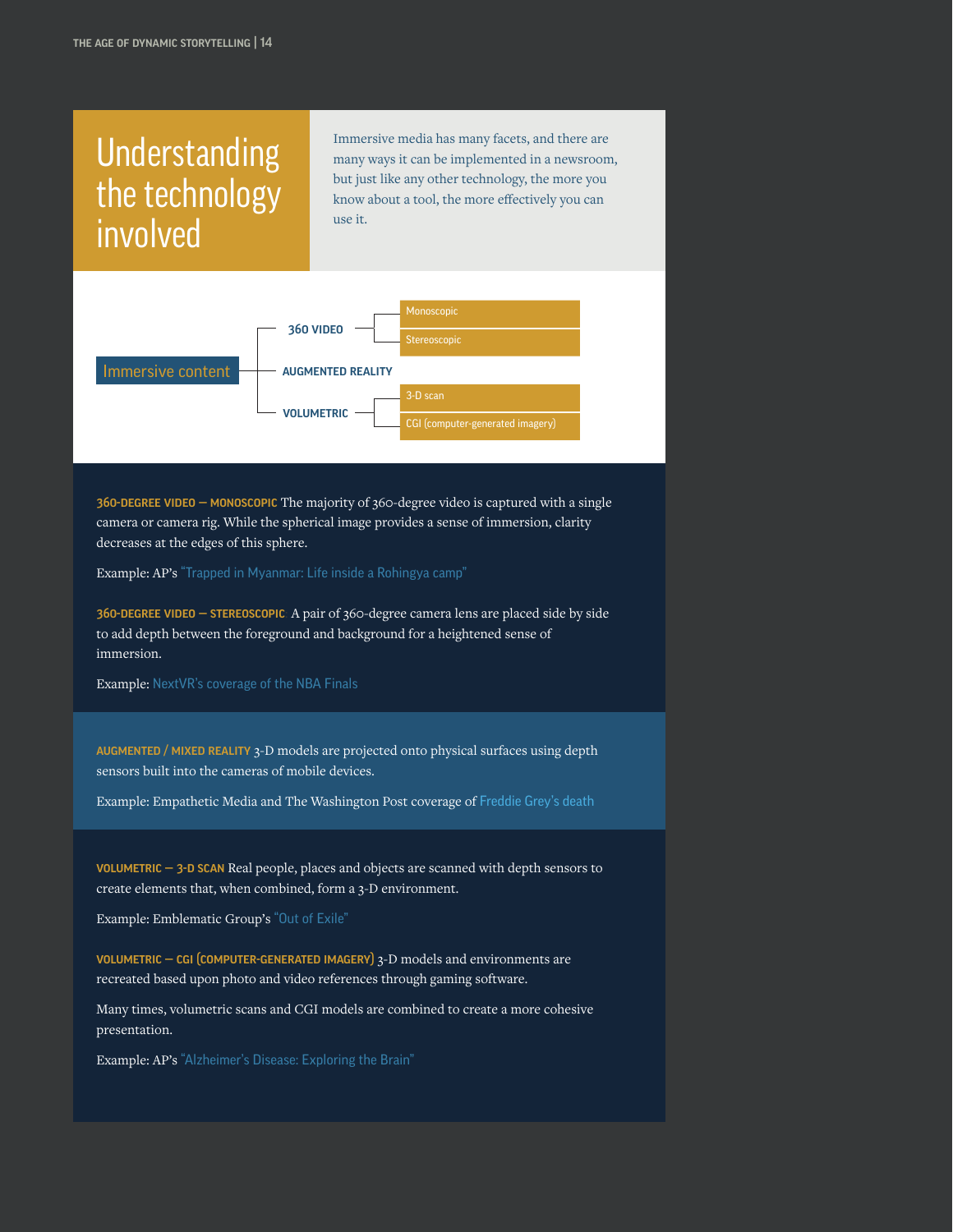# Scientific study on VR user engagement

# Measuring media immersion: AP and Multimer study

Although news consumers may not consciously realize it, experiencing immersive media activates thousands of physical and physiological stimuli. These changes can result in participants becoming so engaged that they hardly notice their surroundings.

To measure the psychological effects of immersive storytelling, we teamed up with neuroscientists at Multimer, a New York City-based company born out of the MIT Media Lab that has developed mobile biosensors used to measure a person's mental state as they performed different activities.

The study was conducted at New York University's VR Lab MAGNET (Media and Game Network), a facility dedicated to studying the intersection of emerging technology and culture. MAGNET's Black Box Theater provided us with state-of-the-art equipment, including a motion-tracking system and room-scale VR headsets that allow participants to move through a virtual scene.

The immersive experiences presented included three 360-degree video stories as well as a CGI room-scale experience. These stories featured the fight against ISIS in Iraq, a cultural parade in New Orleans, an exploration of the ivory trade in Thailand and an underwater experience exploring biodiversity and marine species.

Twelve study participants were paired with a Multimer staff member, who helped them put on motion-capture suits, an EEG brainwave sensors and heart-rate monitors. Staffers also calibrated each participant's sensor readings and monitored their movement through a motion-tracking system.

While study participants experienced each story in VR across multiple viewing devices, our team recorded their brain activities, heart rates and body motions. In addition, individuals filled out surveys in the Multimer data app asking how each story impacted them emotionally and whether there were particular moments in each story that sparked their feelings.

A detailed methodology for this study is outlined on [Page 24](#page-25-0) of this report.



A participant fills out a survey on the Multimer mobile app after watching a virtual story at AP's VR study at the NYC Media Lab on August 12, 2017. The participants were asked to explain what emotions were associated with each story and a specific moment in each story that stood out to them. **AP PHOTO**



Motion tracking sensors were placed on individuals who participated in The Associated Press' virtual reality study at the NYC Media Lab on August 12, 2017. The motion tracking data showed that stories dynamic in nature resulted in more movement by each participant. **AP PHOTO**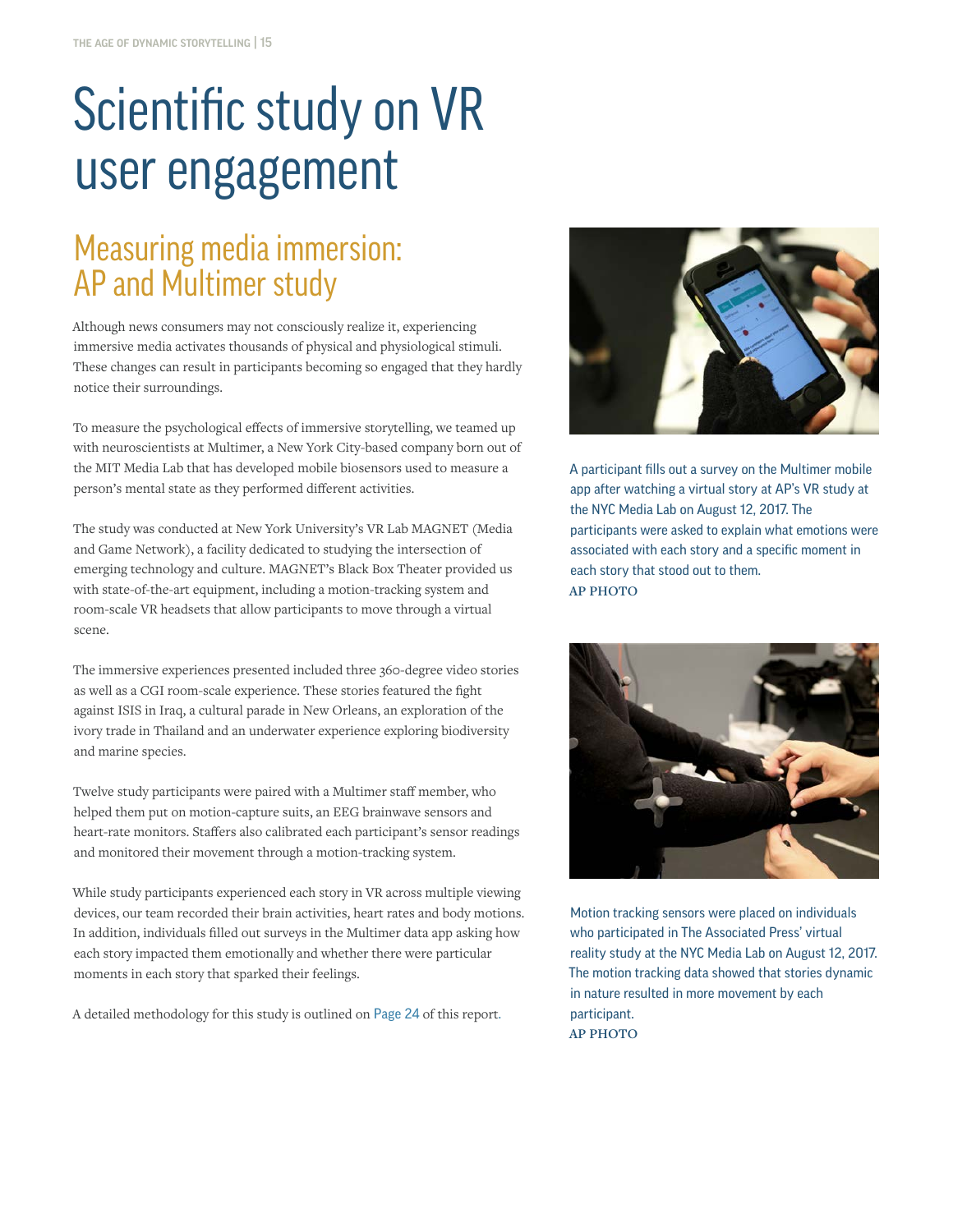## Measuring and interpreting physiological metrics

In order to understand the effects of VR on the brain, Multimer's research scientists first had to identify the core physiological metrics that can be broken down, parsed and compared with the study participants' qualitative feedback.

These core metrics include two key "ingredients": a participant's overall attention to a particular story, and their overall relaxation associated to that same experience.

Quantifying levels of attention and relaxation involves examining the alpha and theta brain waves that were collected throughout the study via Multimer's mobile app. In general, prior research indicates that brainwave alpha frequency in the broad range of about 6.5–10.5 Hz is associated with a significant level of attention. An increase in theta waves (4–7.75 Hz) is associated with relaxation.

These baseline readings provide a framework that can be further analyzed to uncover more specific states of mind using the contextual information of a story, the device that an individual was using as well as the participant's own feedback.

Multimer's data scientists hypothesized the presence of key sentiments by looking for specific balances of the brain waves associated with attention and relaxation, as well as analyzing them against heart rate and verbal feedback. This was done using custom algorithms based on prior Multimer research and the study participants' verbal comments.

Note that these categories are meant to be suggestive rather than prescriptive or fully descriptive; to be fully confirmed, they would require robust statistical analysis and repeated data collection in the context of VR technology.

## These sentiments include:

Open-mindedness Associated with an individual being attracted to a topic, but not alarmed. For this metric, a participant exhibits less than 44 percent of the overall range of attention, less than 53 percent of the overall range for relaxation and an average of 77 heartbeats per minute.

FASCINATION Associated with a relaxed interest in a topic. For this metric, a participant exhibits less than 57 percent of the overall range of attention, greater than 53 percent of the overall range for relaxation and an average of 82 heartbeats per minute.

STIMULATION Associated with an individual being more attentive than they are relaxed. For this metric, a participant exhibits greater than 50 percent of the overall range of attention, less than 53 percent of the overall range for relaxation and an average of 82 heartbeats per minute.



Arlene Ducao, founder of Multimer, and NYU research assistant Alexis Trevizo observe participants of AP's virtual reality study at the NYC Media Lab on August 12, 2017. Ducao and Trevizo were responsible for running the motion-capture system throughout the study. **AP PHOTO**



Participants watch the AP's "House to House: The Battle for Mosul" on a VR cardboard as part of a virtual reality study at the New York City Media Lab on August 12, 2017. The participants were hooked up to brainwave sensors, heart rate monitors and a motion tracking system in order to test how various VR stories affected their psychological state. **AP PHOTO**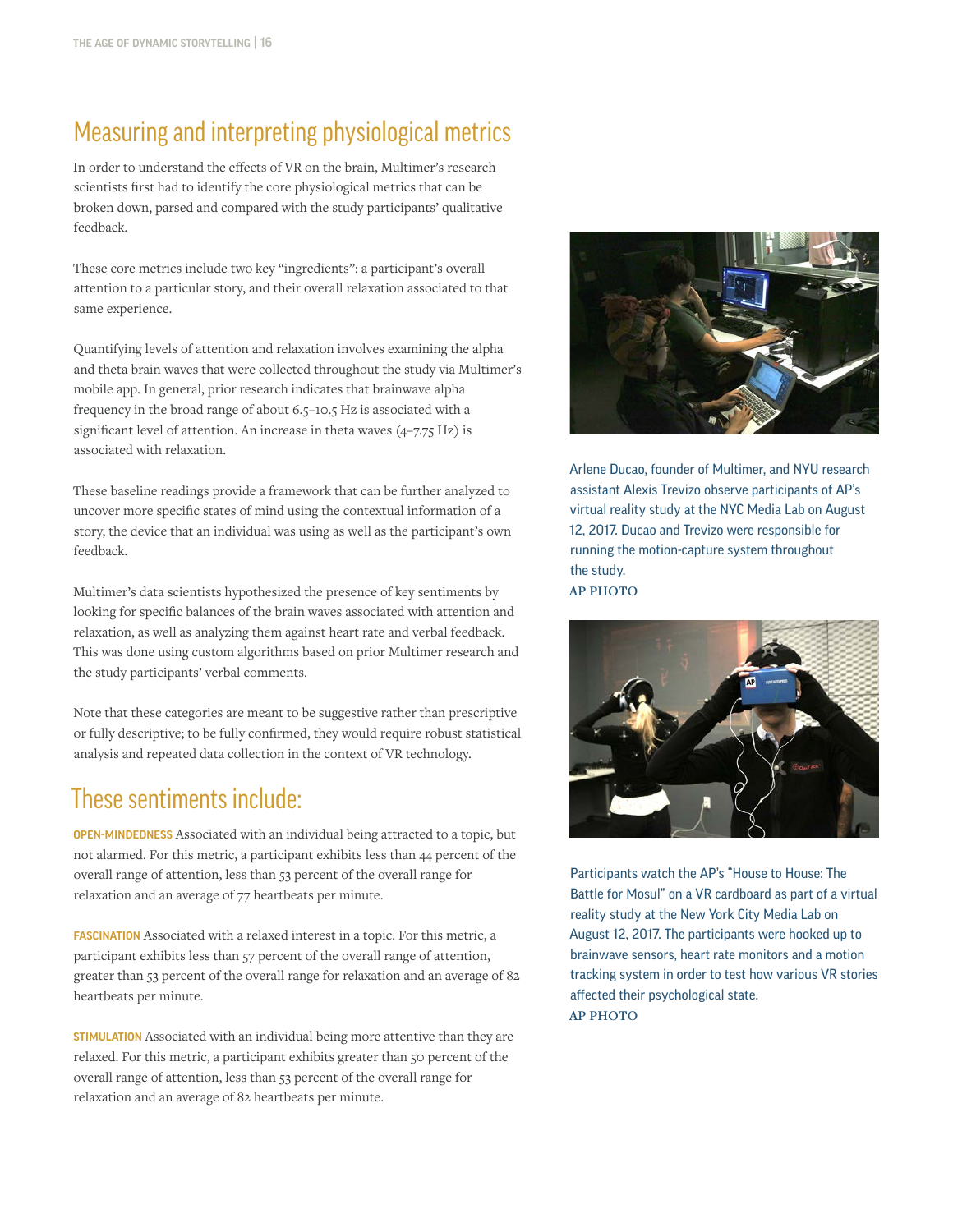POWER / INTENSITY Associated with the lasting impact of the experience. For this metric, a participant exhibits greater than 44 percent of the overall range of attention, greater than 54 percent of the overall range for relaxation, and an average of 84 heartbeats per minute.

|                          | Heart rate | Attention        | Relaxation |
|--------------------------|------------|------------------|------------|
| <b>OPEN-MINDEDNESS</b>   | 77 BPM     | 44%              | 53%        |
| <b>FASCINATION</b>       | 82 BPM     | 57%              | 53%        |
| <b>STIMULATION</b>       | 82 BPM     | 50%              | 50%        |
| <b>POWER / INTENSITY</b> | 84 BPM     | $\Delta\Delta\%$ | 54%        |

### Study findings

The results allowed us to derive the following observations related to device and story type.

|                          | Cardboard | <b>VR</b> headset | Room-scale VR |  |  |
|--------------------------|-----------|-------------------|---------------|--|--|
| <b>OPEN-MINDEDNESS</b>   |           |                   |               |  |  |
| <b>FASCINATION</b>       |           |                   |               |  |  |
| <b>STIMULATION</b>       |           |                   |               |  |  |
| <b>POWER / INTENSITY</b> |           |                   |               |  |  |

HANDS-EDEE HEADSETS DRIVE HIGHER LEVELS OF ENGAGEMENT.

*Note: We ranked each device by sentiment on a scale of 1–3, with 1 being the highest.* 

We found participants had the highest levels of open-mindedness — being attracted to a topic, but not alarmed — on the room-scale VR headset, while the cardboard elicited the highest level of stimulation, which is associated with individuals being more attentive than they are relaxed. Based on participants' comments, this may be connected to the higher levels of image quality on a room-scale experience and the ability to freely move around the room.

The high levels of stimulation for the cardboard device may sound counterintuitive, but this heightened sensory reading is associated with low image quality and the struggle to comprehend a blurred image. In addition, the requirement for cardboard users to hold the device to their face also could contribute to this result.

The VR headsets, which only enable a participant to watch a story from a fixed space, as opposed to move through the scene, elicited the highest overall power / intensity. This is associated with the lasting impact of the experience and may be a result of combining relatively intense stories with a more "immersive" device.



A study participant watches the Associated Press' "Thai Elephants: Surviving the 21st Century" on the Samsung Gear VR headset while wearing Multimer's biosensor. The biosensor clips onto an individual's earlobe while another sensor rests on their forehead. **AP PHOTO**

War zone immersive reporting drives participant stimulation, while science and environment stories build open-mindedness.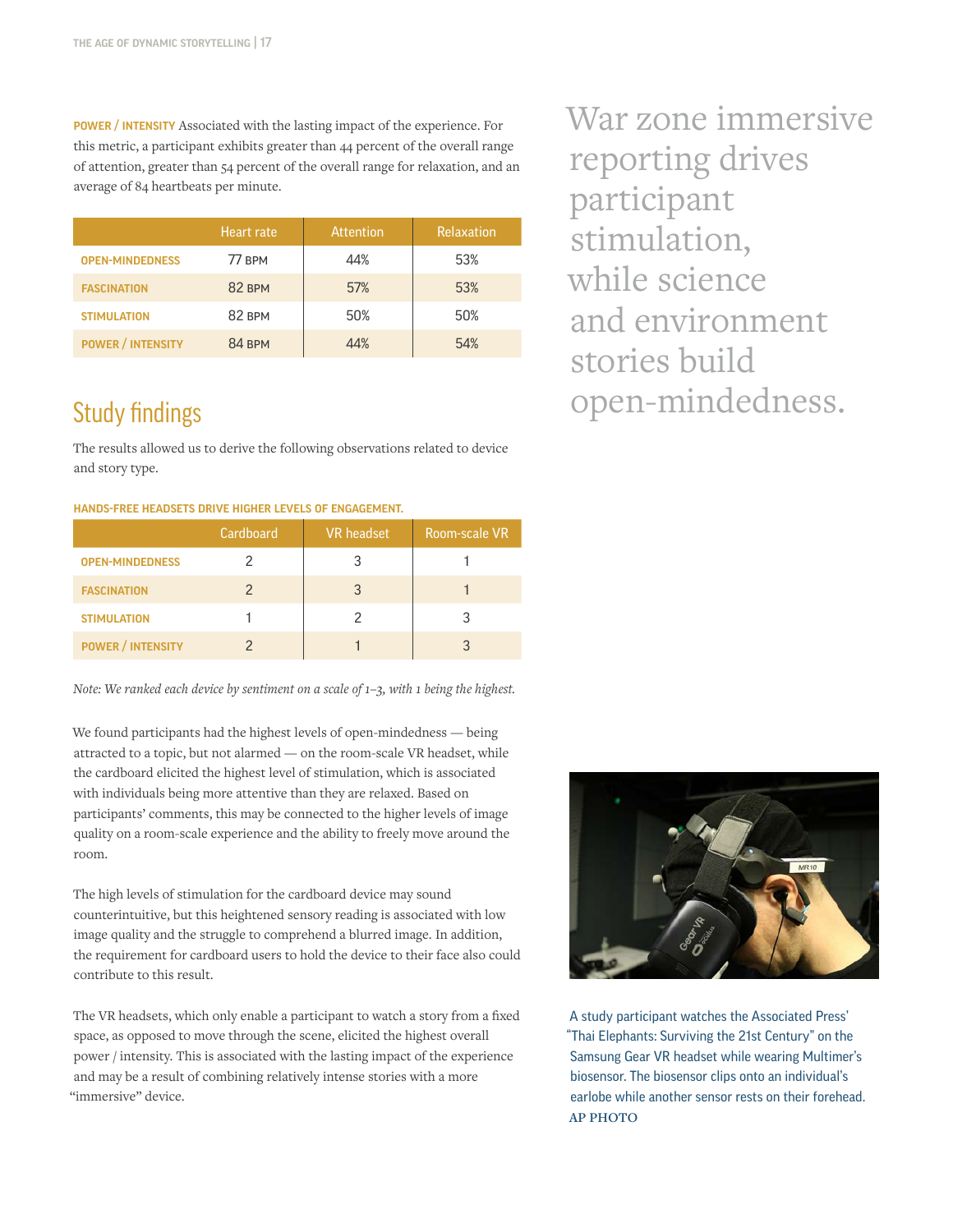WAR ZONE IMMERSIVE REPORTING DRIVES PARTICIPANT STIMULATION, WHILE SCIENCE and environment stories build open-mindedness.

|                          | <b>Conflict</b><br>"House to<br>House" | <b>Culture and</b><br>lifestyle<br>"The Second<br>Line" | <b>Beat</b><br>reporting<br>"Thai<br>Elephants" | Science and<br>environment<br>"The Blu" |
|--------------------------|----------------------------------------|---------------------------------------------------------|-------------------------------------------------|-----------------------------------------|
| <b>OPEN-MINDEDNESS</b>   |                                        | 3                                                       | 2                                               |                                         |
| <b>FASCINATION</b>       |                                        |                                                         | $\mathfrak{D}$                                  | 3                                       |
| <b>STIMULATION</b>       |                                        | 3                                                       | 2                                               |                                         |
| <b>POWER / INTENSITY</b> |                                        | $\mathfrak{D}$                                          | 3                                               |                                         |

*Note: We ranked each experience by sentiment on a scale of 1–4, with 1 again being the highest.* 

All physiological metrics were lowest for "The Blu," an experience exploring marine biodiversity, which was the single experience tested on a room-scale level. This may suggest a higher level of engaged open-mindedness (being attracted by a topic). However, more scientific testing is needed to determine if this sentiment is caused by the story, the device or another factor entirely.

Metrics associated with stimulation and power / intensity — related to the lasting impact of the experience — were highest for "The battle for Mosul," a story documenting the fight against ISIS in a major city in northern Iraq. Across those metrics, this particular experiences measured 4 to 6 percent higher than other experience. The scenes shot in the Iraqi city of Mosul also elicited the most participant comments related to strife and fear.

Metrics associated with fascination — eliciting higher levels of attentiveness than relaxation — were highest for "The Second Line," a story that celebrates multiculturalism in New Orleans. Those metrics were 5 to 7 percent higher than other stories. It also garnered the most comments describing the experience as "pleasant."

### The more dynamic an experience, the higher the engagement

The initial results of our study surfaced that immersive experiences, allowing participants to freely move through a virtual environment, drove the highest levels of open-mindedness and fascination. These findings demonstrate that while study participants were playing close attention to the content, they did so in a state of relaxation — speaking to the overall sense of being present and immersed in the scene. For story topics specifically, our study also found that VR experiences related to science and discovery, presented in a room-scale environment, drove the highest levels of open-mindedness and fascination.

On the other hand, the analysis revealed that experiences in a VR headset resulted in heightened levels of stimulation and intensity. Stimulation and intensity both involve an elevated heart rate and levels of attention.



A study participant watches "The Blu," a room-scale virtual reality story, on the HTC Vive during AP's VR study at the NYC Media Lab on August 12, 2017. **AP PHOTO**



A study participant watches the Associated Press' "The Second Line: A parade against violence" on the Samsung Gear VR headset while being connected to Multimer's biosensor and a motion tracking system. **AP PHOTO**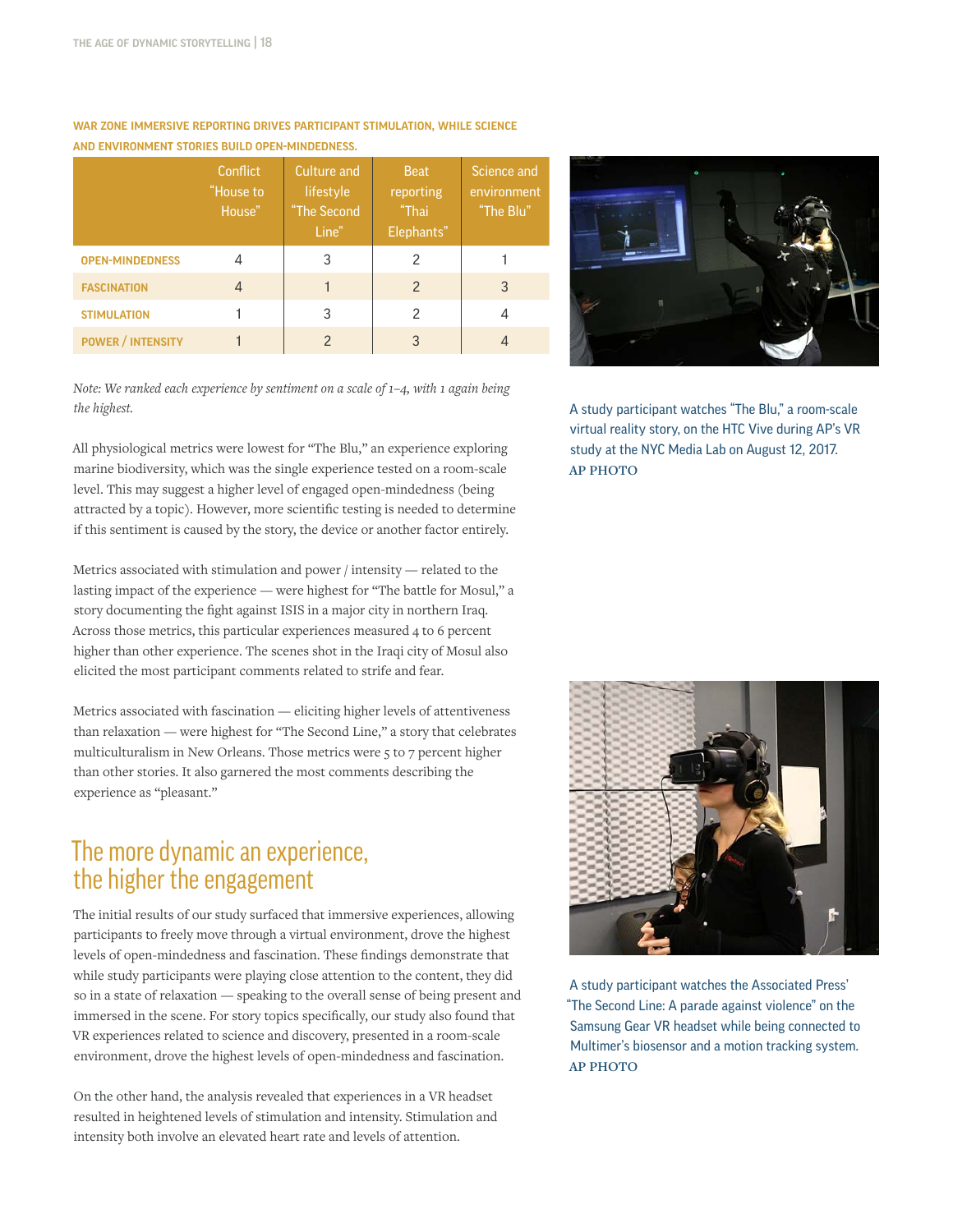We noted that presenting war and conflict stories such as "House to House: The battle for Mosul" in a VR headset can drive higher levels of engagement when compared to the cardboard.

Experiences such as "The Second Line: A parade against violence," featuring culture and lifestyle topics, aligned most closely with a sense of fascination. Based on our results showing that room-scale VR had the highest level of fascination, this content could be optimized if distributed in a room-scale environment.

Extrapolating how audiences implicitly react to different forms of stories across media environments can help newsrooms meet consumers' needs and improve upon the overall impact of their reporting.

"Creating a new media type requires storytellers to suspend some of their own preconceived notions or biases," said Ken Romano, a product director with AP.

"Immersive experiences are ultimately being built for their users. Involving them in the process and monitoring their behavior is going to uncover incredibly valuable information that can be used to refine future story approaches."

#### Takeaways to retain

Journalists working in this area of immersive media might drive the following conclusions.

- While the cardboard enabled the entry point for immersive media experiences, our data showed there was a significant struggle viewing stories with that device.
- Room-scale VR drove the highest level of engagement, allowing participants to not only pay attention to the experience, but they did so in a state of relaxation.
- Stories that cover war zones, riots and other forms of conflict drive higher engagement when consumed in VR headsets as opposed to the cardboard.
- News topics covering science, nature and exploration benefit from room-scale VR presentation.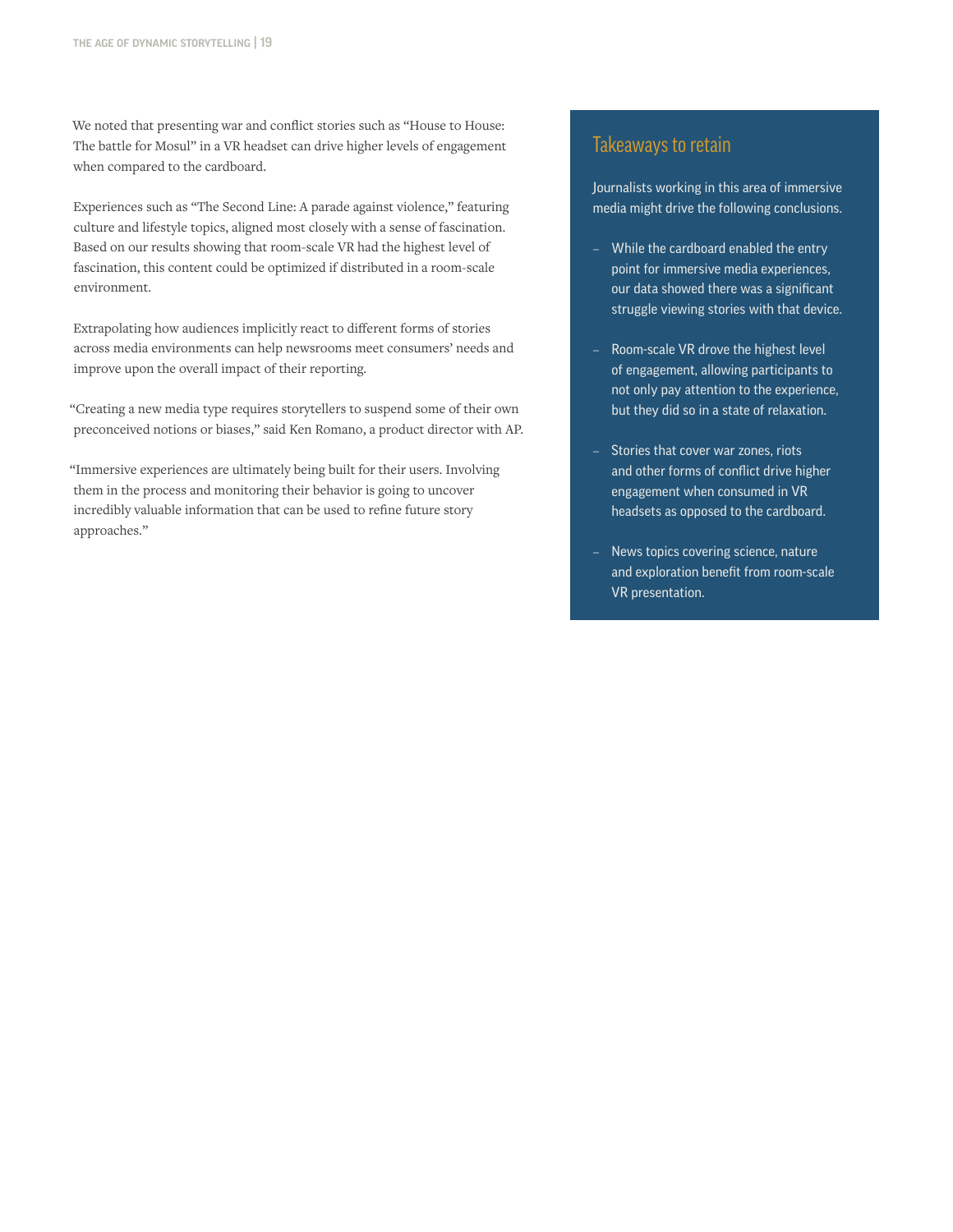# **Conclusions**

It's difficult to fathom that just two decades ago the internet barely existed and print media was still as central to society as it was 100 years before.

"We take for granted the immediacy and rich visuals afforded to us by sharing stories through pocket-sized rectangles of glass we seemingly can't live without," said The New York Times' Roberts. "But as amazing as the mobile revolution has been, the current method of storytelling, distribution and consumption shouldn't be viewed as the final form factor for storytelling."

Much sooner than we may realize, 3-D content will become commonplace. As the technology continues to advance and become more accessible, the current notion of reporting may evolve into something entirely new.

"Companies like Intel and Qualcomm are making technology that allows us to capture objects and process them into 3-D models very quickly with our cell phones," said Emblematic Group's Nonny De La Peña. "This will continue to challenge journalists on how they want to capture the world."

"The push for the future will be to continue to break that fixed frame by thinking about how our body is placed in a space and what the space is like."

### Immersive media will bring stories to life

360-degree video allowed journalists to expand their frame of view by making stories experiential. Volumetric capture and 3-D content will likely take this approach to an entirely new level.

Highly immersive stories will be gathered using the same journalistic methods of contextualization and verification, but will be presented in a manner that's explorable.

"One can easily imagine smells being added into virtual reality experiences along with the wind or the feel of a hot sun," said the AP's Scott Mayerowitz. "Whatever it is, the approach will remain the same — bringing people an unbiased approach to newsgathering and taking them to places they would otherwise not be able to visit."

### Journalists and consumers will have to relearn how to produce and consume 3-D content

Volumetric broadcasting is vulnerable to the errors found in traditional media.

In fact, the risk of creating a biased report increases when a newsroom is able to fully control, model and replicate an environment. It's up to journalists to set editorial standards and ethics as more of this technology enters the mainstream of the news business.

Highly immersive stories will be gathered using the same journalistic methods of contextualization and verification, but will be presented in a manner that's explorable.



AP Multimedia Video Graphics Manager Darrell Allen (left) and former AP interactives editor Nathan Griffiths use a Matterport camera to 3-D scan the penthouse suite at the Four Seasons in New York for "The Suite Life," one of the AP's first stories told in virtual reality. **AP PHOTO**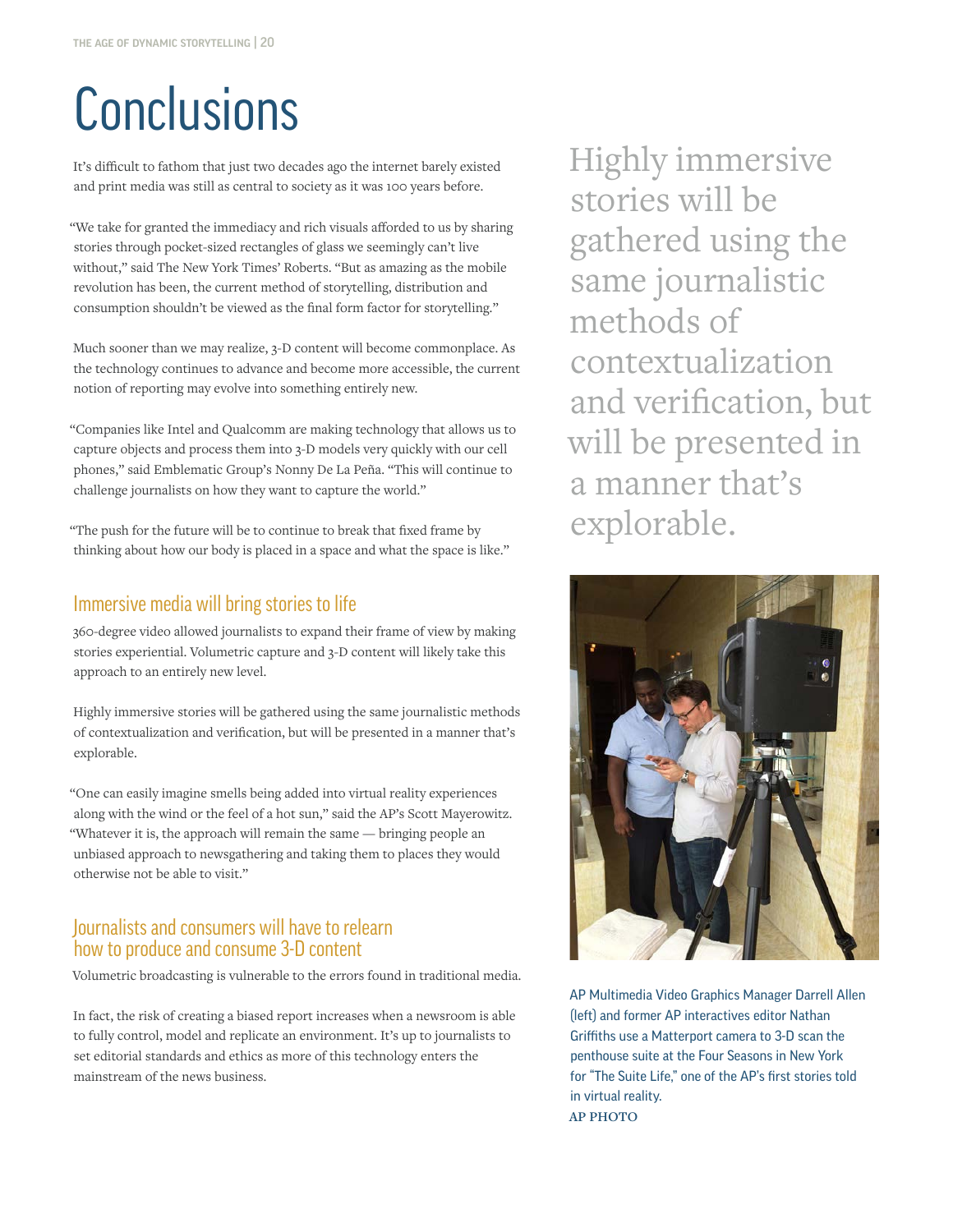"One of the biggest challenges newsrooms face is handling the uncertainty associated with investments in VR equipment, training, production and distribution," said Jeremy Caplan, the director of education at the Tow-Knight Center for Entrepreneurial Journalism. "Being a first mover is costly and risky when standards, tools and platforms are evolving so quickly."

There is still a great learning curve for the audience, too. Most participants continue to view dynamic storytelling projects on smartphones or desktop computers. Training them on how to interact with the stories in virtual reality will take time and a concerted effort from news organizations.

### Feasibility, profitability and distribution still remain a challenge

As with other nascent technologies, there are significant hurdles to staff training, costs and profitability of the final products.

Producing immersive media requires specialized training for the journalists, but it also takes longer explaining to sources what the requirements and the vision for the project are.

Despite the rapid growth in VR headset sales, immersive media consumers are still a small percentage of overall viewers. Distribution of immersive content remains a challenge, and many small news organizations are not set up to distribute this type of content.

Much of the initial funding is coming from device manufacturers and platforms wishing to drive user consumption. As our study suggests, participants' attention levels are higher with immersive stories. That type of engagement will ultimately make these formats more attractive to advertisers. As 3-D content becomes prevalent, we can expect new monetization opportunities to emerge.

#### Immersive media relies on building a culture of experimentation

In the short term, the cost of implementation may be a barrier to entry for many news organizations. But as the technology matures and user adoption rises, journalists will rely on experimentation in order to develop best practices.

"The insights gained from testing are extremely valuable, but the economics of early-phase innovation requires that we be focused and disciplined when it comes to product development and creative when it comes to partnerships and deal-making," said Hearst's Papaleo.

At its core, dynamic storytelling challenges us to rethink how we conceive, construct and distribute stories to the public. The technology gives us a wider range of possibilities, but also raises new questions.

"Technology enhances the storytelling, but at the end of the day, the story is what matters most," said Contrast VR's Rasool.

"Technology enhances the storytelling, but at the end of the day, the story is what matters most."

**ZAHRA RASOOL** JOURNALIST CONTRAST VR, AL JAZEERA



Associated Press staffers, from left, Michael Rubin, Bernat Armangue, Dennis Passa, Tassanee Vejponsa and Koji Ueda discuss their team project during AP's Virtual Reality Boot Camp in Bangkok **AP PHOTO / CHARLES DHARAPAK**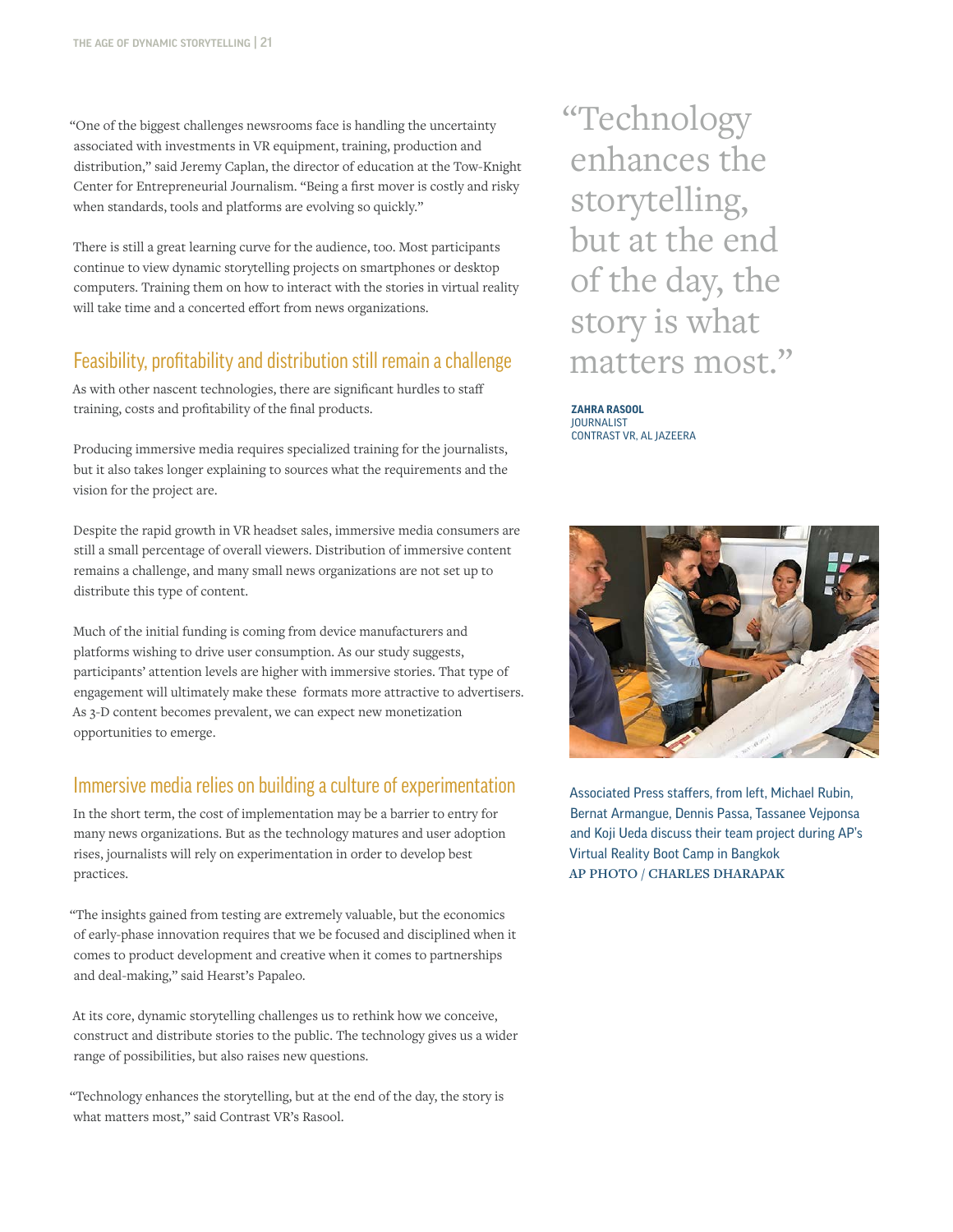### About the authors

Francesco Marconi is the manager of strategic planning and development at The Associated Press. He is an affiliate researcher at the MIT Media Lab and an innovation fellow at The Tow Center for Digital Journalism at Columbia University. Follow him on Twitter at @fpmarconi. Francesco Marconi is the manager candidate researcher at the MIT Media Lab and<br>an innovation fellow at The Tow Center for Digital Journalism at Columbia<br>University. Follow him on Twitter at @fpmarconi.<br>Taylor Nakagawa is a

Taylor Nakagawa is an immersive media fellow at The Associated Press and a of the Scripps Howard Foundation Scholarship. Follow him on Twitter at @tknakagawa.

#### The following Associated Press staff contributed to this report

Darrell Allen, multimedia and video graphics manager Maya Alleruzzo, chief photo editor for the Middle East Jaime Holguin, manager of news development Dan Kempton, interactive editor Jim Kennedy, senior vice president of strategy and enterprise development Jake Kreinberg, marketing manager Scott Mayorwitz, business news editor Vincent Trippodi, vice president of R&D Panagiotis Mouzakis, multimedia animation producer Ken Romano, product director Lisa Gibbs, director of news partnerships

#### Thank you to these experts who shared their insights

Thomas Seymat (Euronews) Ole Krogsgaard (Euronews) Jesse Damiani (VRScout) James George (DepthKit) Gabo Arora (United Nations VR) Zahra Rasool (Contrast VR, Al Jazeera) Michael Mandary (Tulane University) Molly DeWolf Swenson (RYOT) Niko Chauls (formally USA Today) Brittany Peterson (McClatchy) Igal Nassima (Superbright) Alexy Furman (Aftermath VR) Al Tompkins (Poynter) Indira Lakshmanan (Poynter) Mia Tramz (LIFE VR, Time Inc.) Paul Cheung (NBC News) Eric Shamlin (Secret Location) Dan Archer (Empathetic Media) Shawn Cheng (Venture Capitalist) Justin Hendrix (NYC Media Lab) Sarah Hill (StoryUp VR) Chris Papaleo (Hearst) Graham Roberts (The New York Times) Carol Chainon (Global Editors Network)



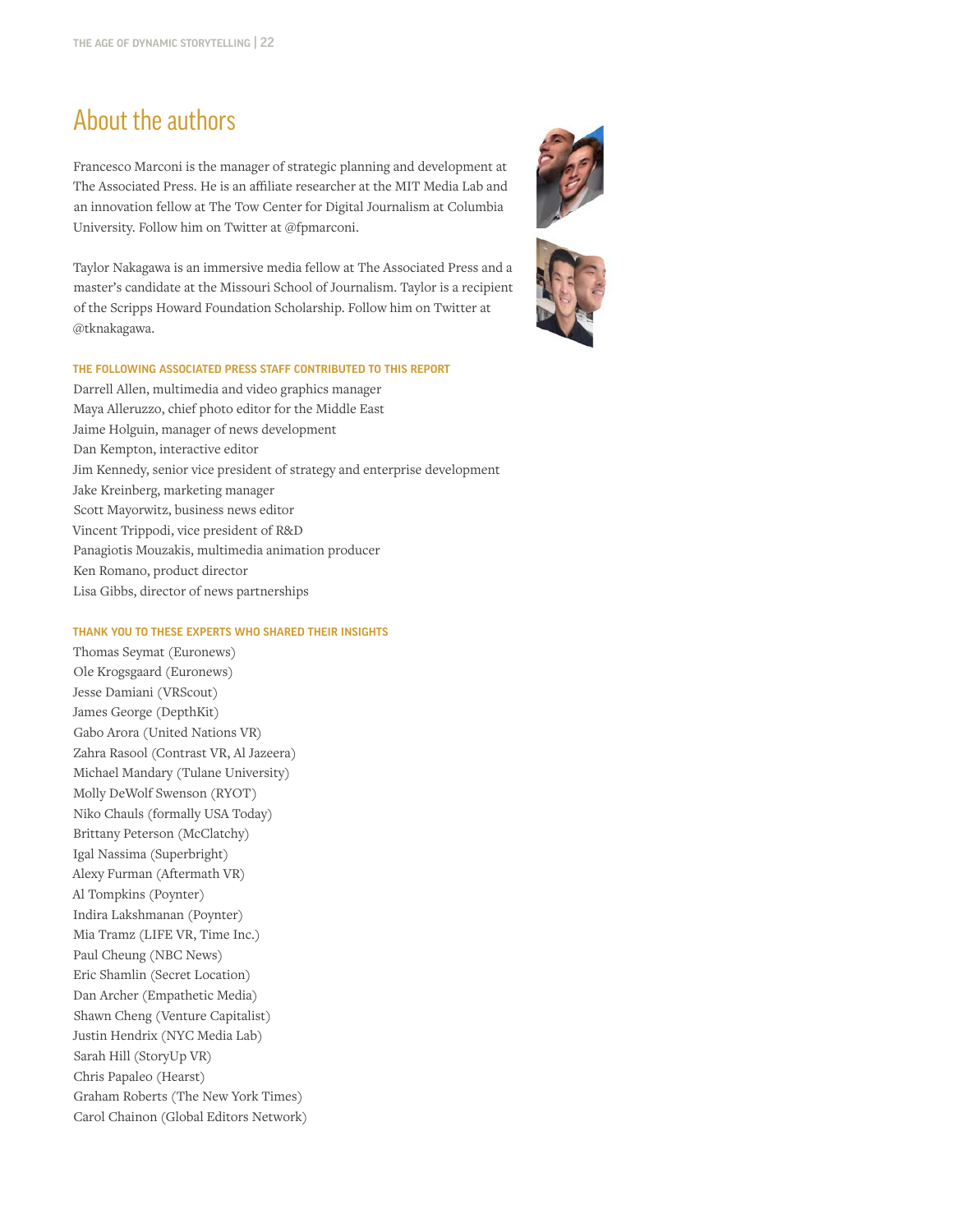Laura Hertzfeld (Journalism 360) Nonny De La Peña (Emblematic Group) Deniz Ergürel (Haptical) Sasa Marinkovic (AMD) Saleem Khan (JoVRnalism) Jeremy Caplan ( CUNY Journalism School) Bob Sacha (CUNY Journalism School) Jeremy Gilbert (The Washington Post) Emilio Garcia-Ruiz (The Washington Post) Kevin Joyce (VR Focus) Jonathan Albright (Tow Center at Columbia University) Erica Anderson (Google News Lab) Shazna Nessa (Wall Street Journal)

#### And a special thanks to the Multimer research team

Arlene Ducao Ilias Koen Yapah Berry Phoebe Zhang Tommy Mitchell Tania van Bergen Amiri Haynes



Multimer is an New York City-based MIT spinoff, that offers a unique, quantitative way to build empathy by measuring a population's sentiment and experience. Its products include MindRider, a location-aware biosensor system, and a data analytics platform that integrates biosensor and geographic data. We are a proud member of Matter.vc and an awardee of the National Science Foundation SBIR program.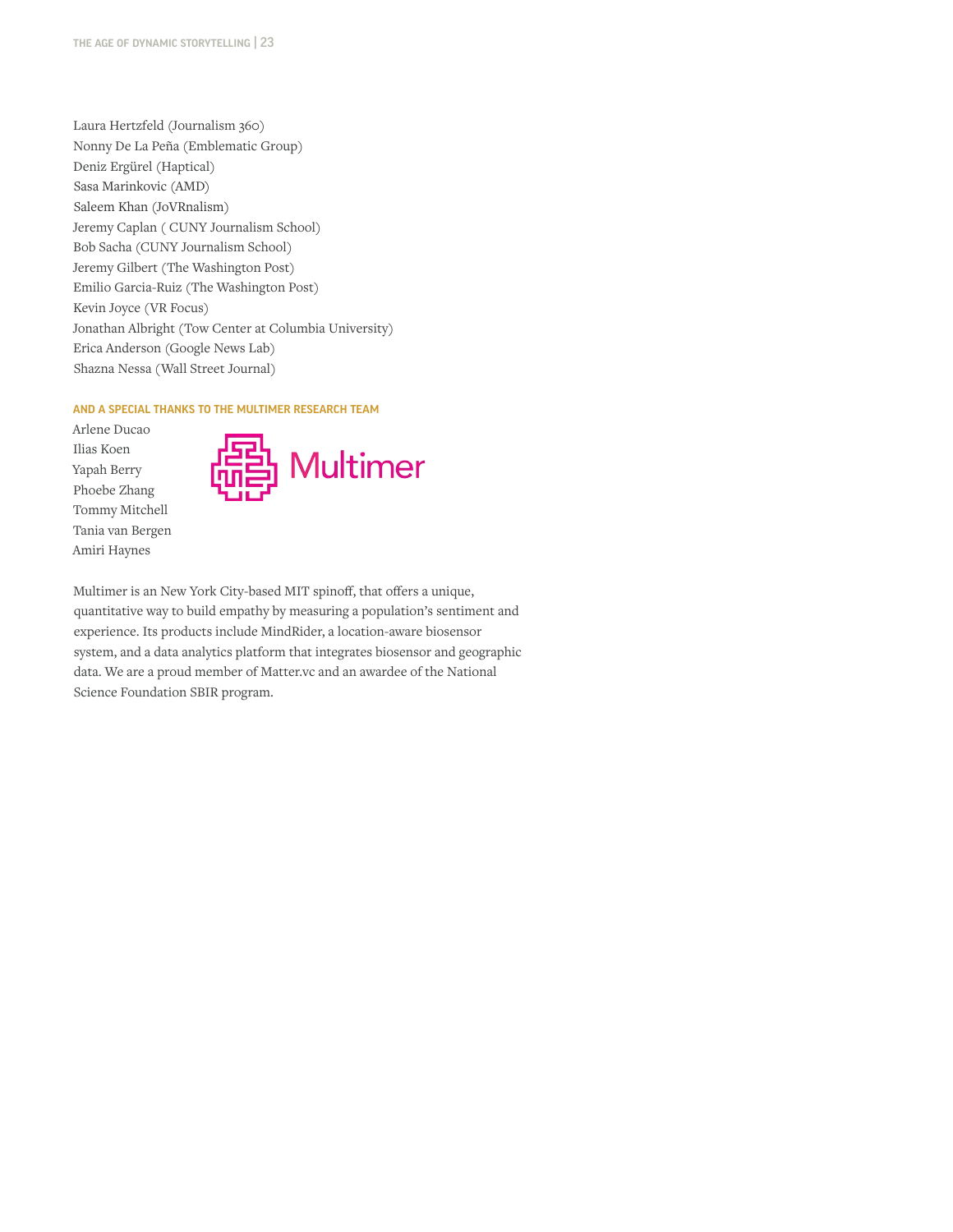# Works cited in AP and Multimer study

Egner, Tobias, and John H. Gruzelier. "EEG biofeedback of low beta band components: frequency-specific effects on variables of attention and eventrelated brain potentials." Clinical neurophysiology 115.1 (2004): 131–139.

Jacobs, Gregg D., and Richard Friedman. "EEG spectral analysis of relaxation techniques." Applied psychophysiology and biofeedback 29.4 (2004): 245–254.

Klimesch, Wolfgang, et al. "Induced alpha band power changes in the human EEG and attention." Neuroscience letters 244.2 (1998): 73–76.

Teplan, Michal. "Fundamentals of EEG measurement." Measurement science review 2.2 (2002): 1–11.

Williams, John D., and John H. Gruzelier. "Differentiation of hypnosis and relaxation by analysis of narrow band theta and alpha frequencies." International Journal of Clinical and Experimental Hypnosis 49.3 (2001): 185–206.

# <span id="page-25-0"></span>AP and Multimer research methodology

This study measured heart-rate (beats per minute), EEG brainwaves (alpha, beta, delta, gamma, theta frequency bands) from a single electrode device, and recorded participant comments. The sample size was 12, and simple percentages were used to compare outcomes; further statistical analysis is required to determine correlation and statistical significance. The process of this study followed these steps:

12 participants were scheduled over three 2.5-hour sessions. There were four participants in each session. Each participant was compensated with an AP gift bag, snacks, and refreshments.

When participants arrived, they first signed waiver forms acknowledging they understood how data would be recorded.

Participants were paired with a Multimer staff member, who helped participants to outfit themselves in a motion-capture suit, an EEG sensor, and a heart-rate monitor. The Multimer staff member also helped to calibrate each participant's sensor readings and monitor their movement through a motiontracking system.

An AP staff member paired participants with VR technologies in this manner

Over the course of the session, AP staff members helped participants to rotate between three stations, with the following VR technologies and stories: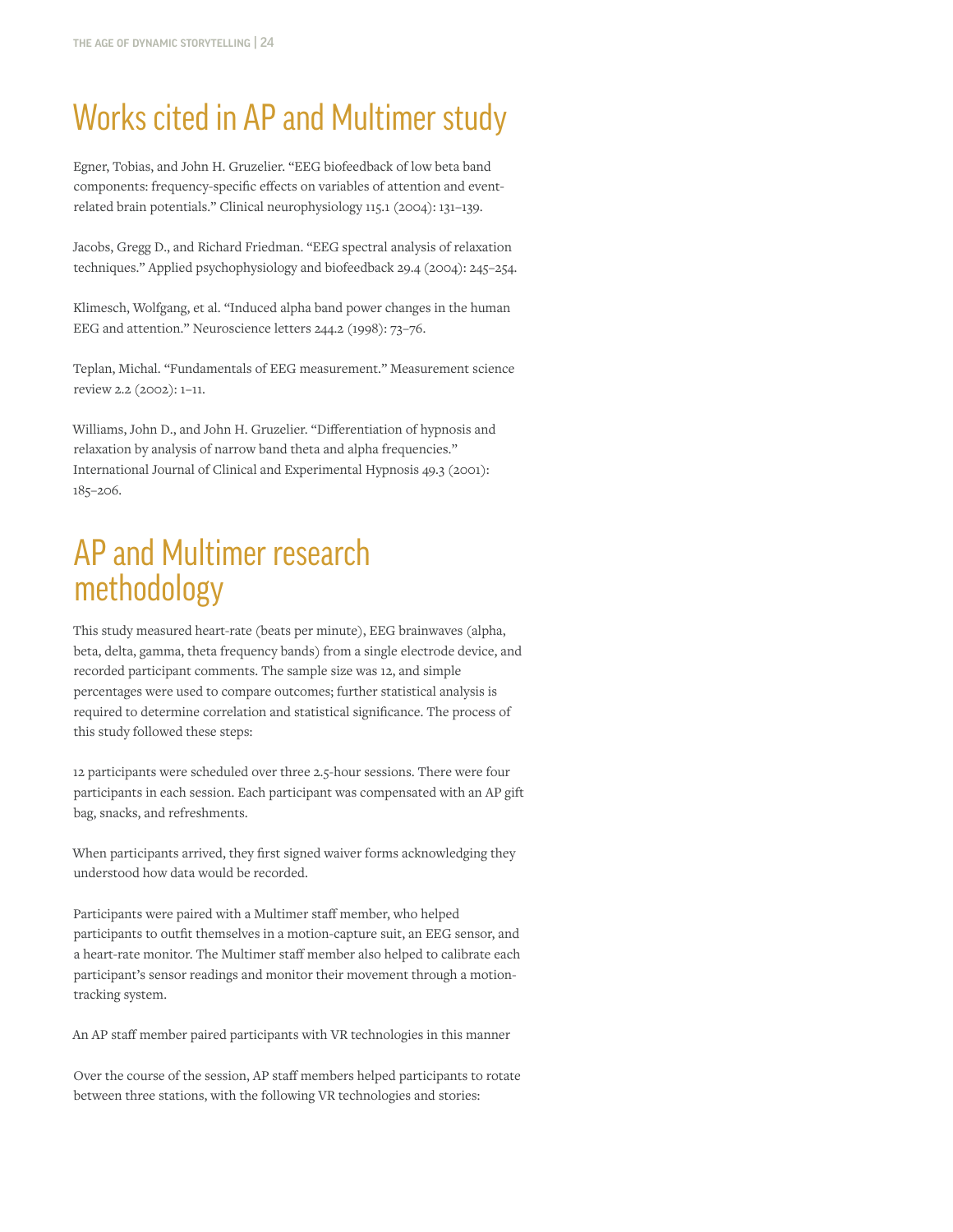Cardboard (New Orleans, Mosul, Elephants)

VR headset (New Orleans, Mosul, Elephants)

Room-scale VR (The Blu)

After a participant finished watching each story, a Multimer staff member facilitated the participant to fill out a short survey outlining the emotions sparked by it and a specific moment in the story that stood out to their.

The three datasets (EEG, heart rate and motion) were then cleaned, parsed, and analyzed using several Python analysis libraries. Machine learning was not used for this initial analysis, but it can be used as part of a deeper analysis with this data.

## Relevant research and academic resources

MIT MEDIA LAB is an interdisciplinary research laboratory at the Massachusetts Institute of Technology that devotes itself to projects at the convergence of technology, multimedia, sciences, art and design, as well as to groups such as the Laboratory of Social Machines and Civic Media that work to develop technologies and solutions for the journalism community.

Nieman Foundation at Harvard University works to promote and elevate the standards of journalism, while it's affiliate, Nieman Lab, publishes insights and industry updates on the latest innovations in the news media industry.

NYC Media Lab connects digital media and technology companies with universities and research centers to explore and develop new technologies, including artificial intelligence.

REYNOLDS JOURNALISM INSTITUTE is a center affiliated with the Missouri School of Journalism that focuses on researching and testing new models of journalism in this era of technological advances.

TOW CENTER FOR DIGITAL JOURNALISM is a research center at the Columbia Journalism School that explores the intersection between technology and journalism, focusing particularly on the ways technology can improve journalistic practices and consumption.

NYU MAGNET NYU's media and games network is a center for the faculty and students across the NYU network who are interested in the intersection of culture and technology.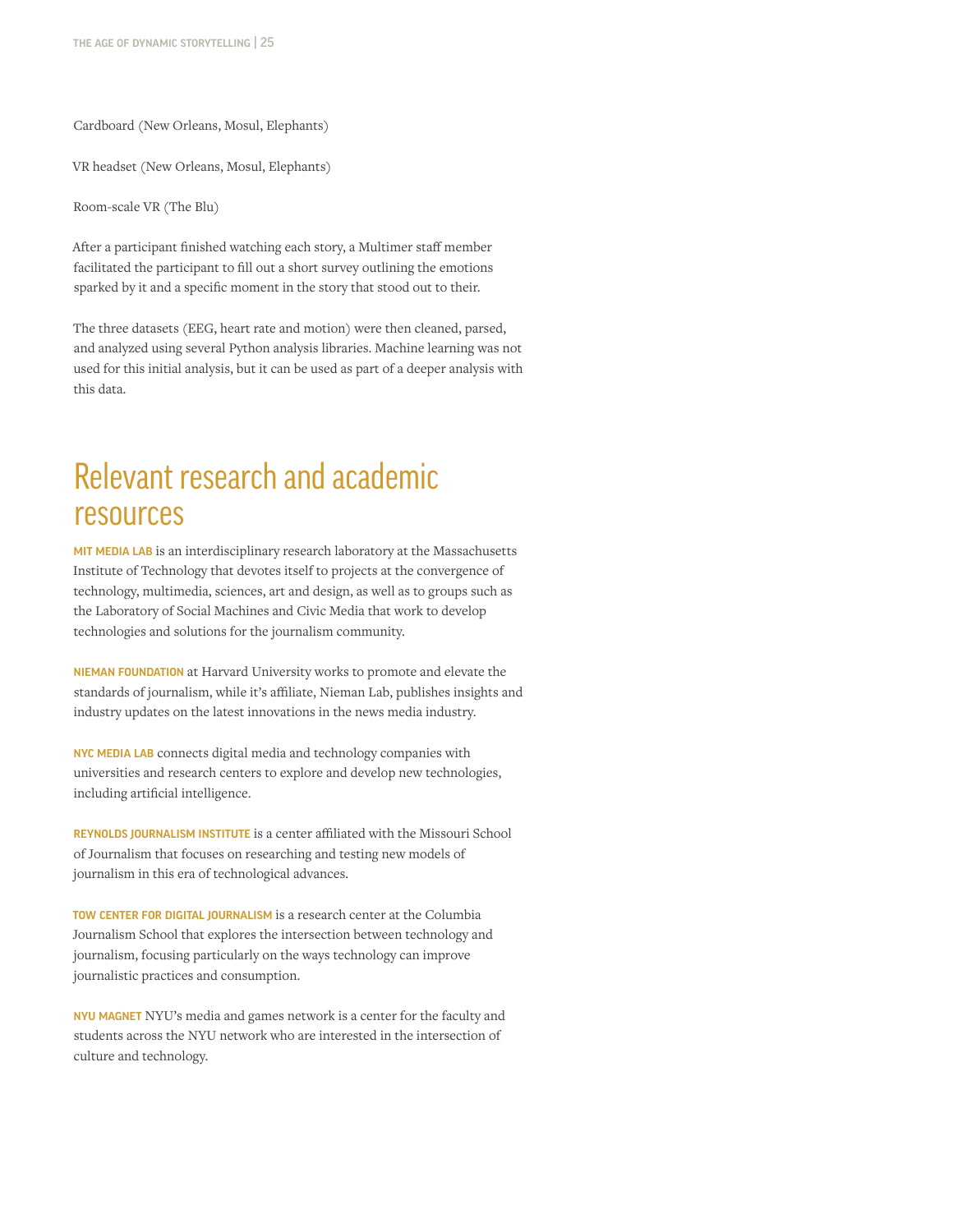# Stay informed

AP INSIGHTS introduces readers to emerging technologies while presenting industry insights regarding their implications.

Columbia Journalism Review is a bimonthly publication of the Columbia University Graduate School of Journalism that explores news and media industry trends, often as they relate to new technologies.

Journalism.co.uk is a website that covers the intersection of technology and journalism.

MEDIASHIFT provides industry insights regarding journalism-based technologies.

NIEMAN LAB publishes insights and industry updates on the latest innovations in the news media industry.

THE NYC MEDIA LAB newsletter is a weekly digital newsletter that details the most recent advances in artificial intelligence, virtual reality, augmented reality and data science.

STORYBENCH covers the world of digital storytelling and media innovation.

THE TOW CENTER blog explores the most recent information regarding the intersection of journalism and technology.

JOURNALISM 360 is a collaboration among the Google New Lab, the Newseum and the Online News Association dedicated to accelerating immersive storytelling in news.